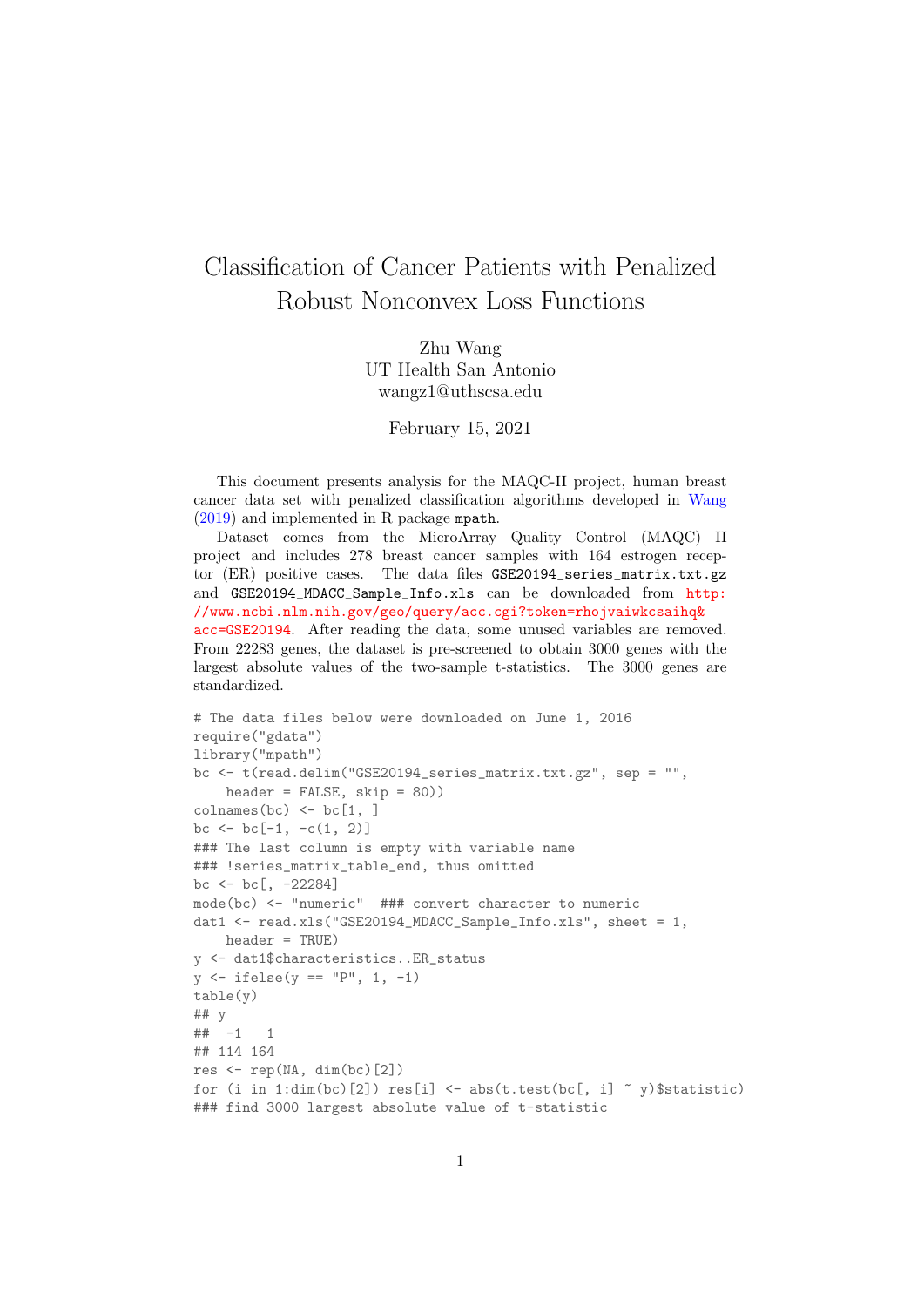```
tmp <- order(res, decreasing = TRUE)[1:3000]
dat \leftarrow bc[, tmp]
### standardize variables
dat <- scale(dat)
```
Set up configuration parameters.

```
### number of replicates
nrun <- 100
### penalty type
penalty <- c("enet", "snet", "mnet")
### Smallest value for lambda, as a fraction of lambda.max, the
### smallest value for which all coefficients are zero except
### the intercept
ratio <- 0.25
type.path <- "nonactive"
nlam <- ifelse(type.path != "onestep", 30, 100)
### The training data is contaminated by randomly switching
### response variable labels at varying pre-specified
### proportions
per <- c(0, 0.05, 0.1, 0.15)
### what quantity is minimized for tuning parameter selection
tuning <- "error"
n.cores <- 5
### robust nonconvex loss function, rfamily type and logistic
type <- c("closs", "gloss", "qloss", "binomial")
### and corresponding labels
type1 <- c("Closs", "Gloss", "Qloss", "Logistic")
### and corresponding tuning parameter
s \leftarrow c(0.9, 1.01, 0.5)mstop \leftarrow 50plot.it <- TRUE
```
The training data contains randomly selected 50 samples with positive estrogen receptor status and 50 samples with negative estrogen receptor status, and the rest were designated as the test data. The training data is contaminated by randomly switching response variable labels at varying pre-specified proportions  $per=0$ , 0.05, 0.1, 0.15. This process is repeated  $nrun=100$  times. Robust non-convex loss functions include C-loss, G-loss and Q-loss, each with penalty LASSO, SCAD and MCP. The initial values are derived using the boosting package bst with mstop=50 and nu provided below depending on loss function type. For SCAD and MCP penalty, a penalty tuning parameter gam is provided below. To select optimal penalization tuning parameters, we run five-fold crossvalidation averaging classification errors. The classification errors and number of selected variables are tabularized and plotted with plot.it=TRUE. Finally, this script also contains results with penalized logistic regression using glmreg.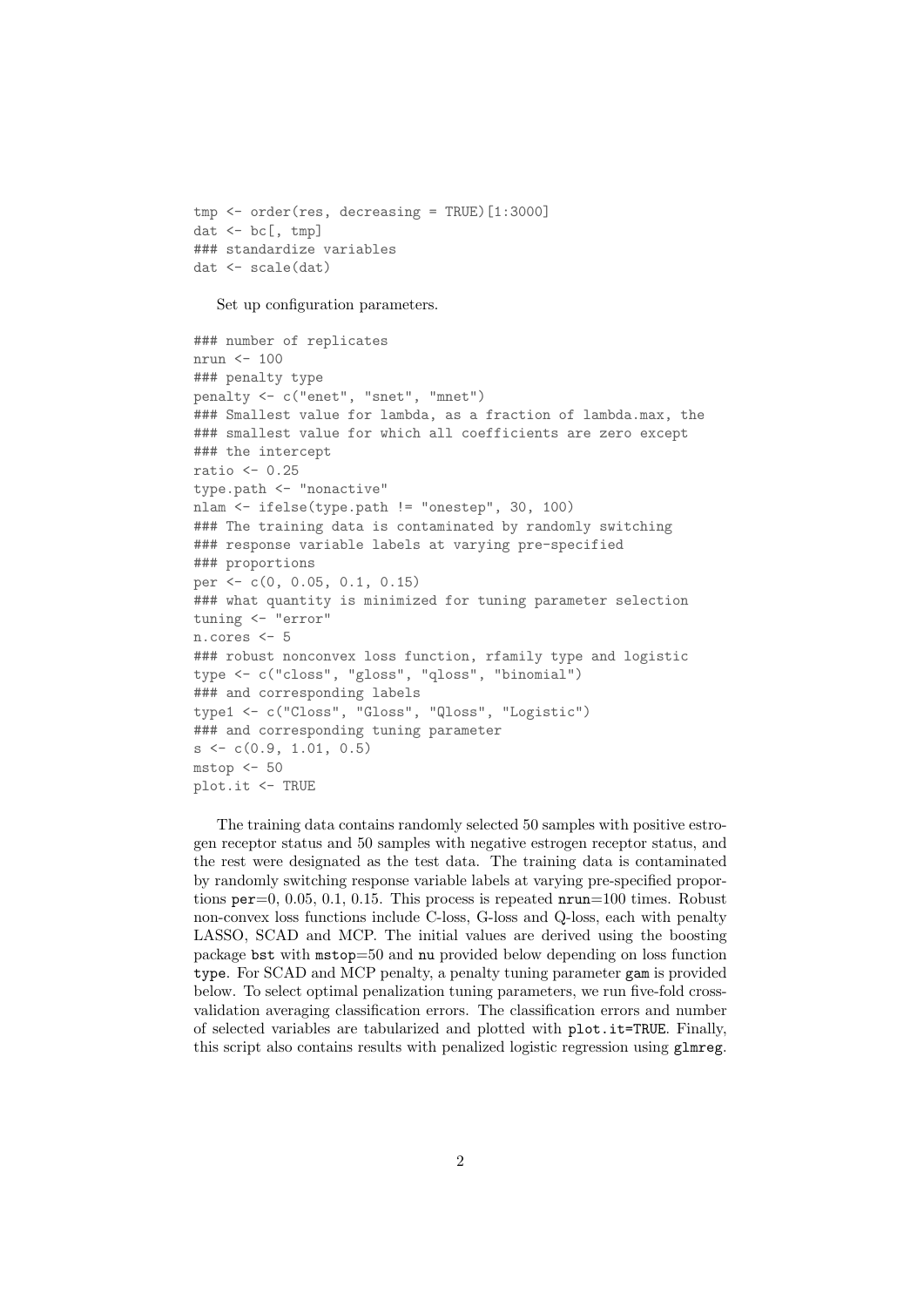```
summary7 \leq function(x) c(summary(x), sd = sd(x))
ptm <- proc.time()
for (k in (1:4)) {
    ### k controls family argument rfamily type (see above)
    if (type[k] == "gloss")nu <- 0.1 else nu <- 0.01
    for (j in (1:3)) {
        ### j controls argument penalty type (see above)
        gam \le ifelse(penalty[j] == "snet", 3.7, 12)
        err.m1 <- nvar.m1 <- errbest.m1 <- lambest.m1 <- matrix(NA,
           ncol = 4, nrow = nrunnvarbest.m1 <- mstopcv.m1 <- matrix(NA, ncol = 4, nrow = nrun)
        colnames(err.m1) <- c("cont-0%", "cont-5%", "cont-10%",
            "cont-15\"
        colnames(mstopcv.m1) <- colnames(nvarbest.m1) <- colnames(err.m1)
        colnames(nvar.m1) <- colnames(err.m1)
        colnames(errbest.m1) <- colnames(err.m1)
        colnames(lambest.m1) <- colnames(err.m1)
        for (ii in 1:nrun) {
            set.seed(1000 + ii)
            trid \leq c(sample(which(y == 1))[1:50], sample(which(y ==
                -1))[1:50])
            dtr <- dat[trid, ]
            dte <- dat[-trid, ]
            ytrold <- y[trid]
            yte <- y[-trid]
            ### number of patients/no. variables in training and test data
            dim(dtr)
            dim(dte)
            ### randomly contaminate data
            ntr <- length(trid)
            set.seed(1000 + ii)
            con <- sample(ntr)
            for (i in (1:4)) {
                ### i controls how many percentage of data contaminated, see
                ### argument per above
                ytr <- ytrold
                percon <- per[i]
                ### randomly flip labels of the samples in training set
                ### according to pre-defined contamination level
                if (percon > 0) {
                  ji <- con[1:(percon * ntr)]
                  ytr[ji] <- -ytrold[ji]
                }
                ### fit a model with nclreg for nonconvex loss or glmreg for
                ### logistic loss, and use cross-validation to select best
                ### penalization parameter
                if (type[k] %in% c("closs", "gloss", "qloss")) {
                  dat.m1 <- nclreg(x = dtr, y = ytr, s = s[k],
```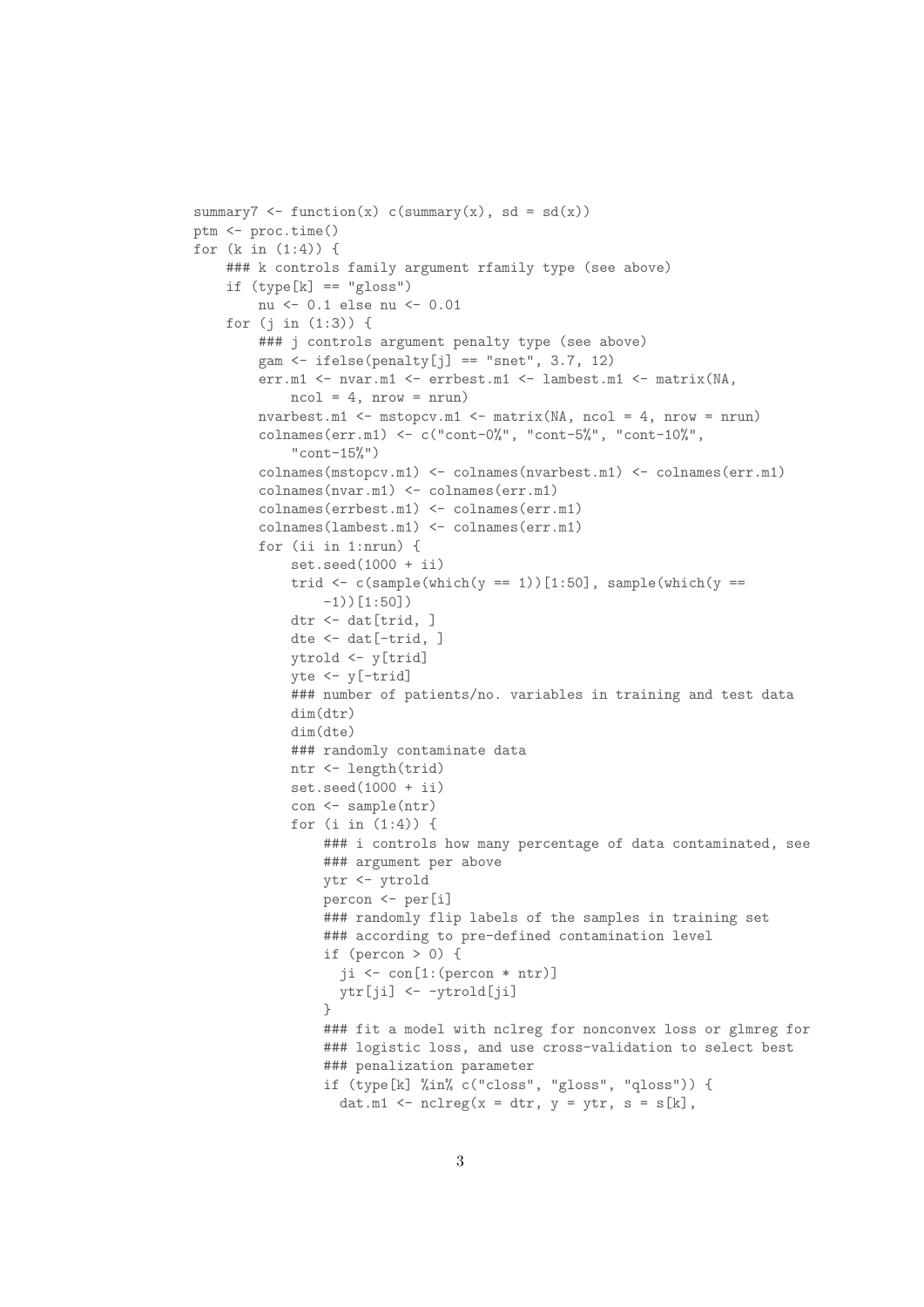```
iter = 100, rfamily = type[k], penalty = penalty[j],
        lambda.min.ratio = ratio, gamma = gam, mstop.init = mstop,
        nu.init = nu, type.path = type.path, decreasing = FALSE,
        type.init = "bst")lambda <- dat.m1$lambda[1:nlam]
      set.seed(1000 + ii)
      cvm1 \leftarrow cv.nclreg(x = dtr, y = ytr, nfolds = 5,
        n.corees = n.corees, parallel = TRUE, s = s[k],
        lambda = lambda, rfamily = type[k], penalty = penalty[j],
        gamma = gamma = gam, type = tuning, plot.it = FALSE,
        type.init = dat.m1$type.init, mstop.init = dat.m1$mstop.init,
        nu.init = dat.m1$nu.init, type.path = type.path,
        decreasing = dat.m1$decreasing)
      err1 <- predict(dat.m1, newdata = dte, newy = yte,
       type = "error")
    } else {
      dat.m1 <- glmreg(x = dtr, y = (ytr + 1)/2,family = type[k], penalty = penalty[j], lambda.min.ratio = ratio,
        gamma = gamma)
      set.seed(1000 + ii)cvm1 <- cv.glmreg(x = dtr, y = (ytr + 1)/2,
        nfolds = 5, n.corees = n.corees, parallel = TRUE,
       lambda = dat.m1$lambda, family = type[k],penalty = penalty[j], gamma = gam, plot.it = FALSE)
      err1 <- apply((yte > -1) != predict(dat.m1,
       newx = dte, type = "class"), 2, mean)}
   optmstop <- cvm1$lambda.which
    err.m1[ii, i] <- err1[optmstop]
   if (ii == 1)varid <- names(predict(dat.m1, which = optmstop,
       type = "nonzero")) else varid <- intersect(varid, names(predict(dat.m1,
      which = optmstop, type = "nonzero")))
   nvar.m1[ii, i] <- length(predict(dat.m1, which = optmstop,
      type = "nonzero"))
    errbest.m1[ii, i] <- min(err1, na.rm = TRUE)
    lambest.m1[ii, i] <- which.min(err1)
   nvarbest.m1[ii, i] <- length(predict(dat.m1,
      which = which.min(err1), type = "nonzero"))
}
if (ii\%nrun == 0) {
    if (type[k] %in% c("closs", "gloss", "qloss"))
      cat(paste("\nfamily ", type1[k], ", s=", s[k],
        sep = ""), "\n") else cat(paste("\nfamily ", type1[k], sep = ""),
      "\n")
    pentype <- switch(penalty[j], enet = "LASSO",
      mnet = "MCP", snet = "SCAD")cat("penalty=", pentype, "\\n")if (penalty[j] %in% c("snet", "mnet"))
```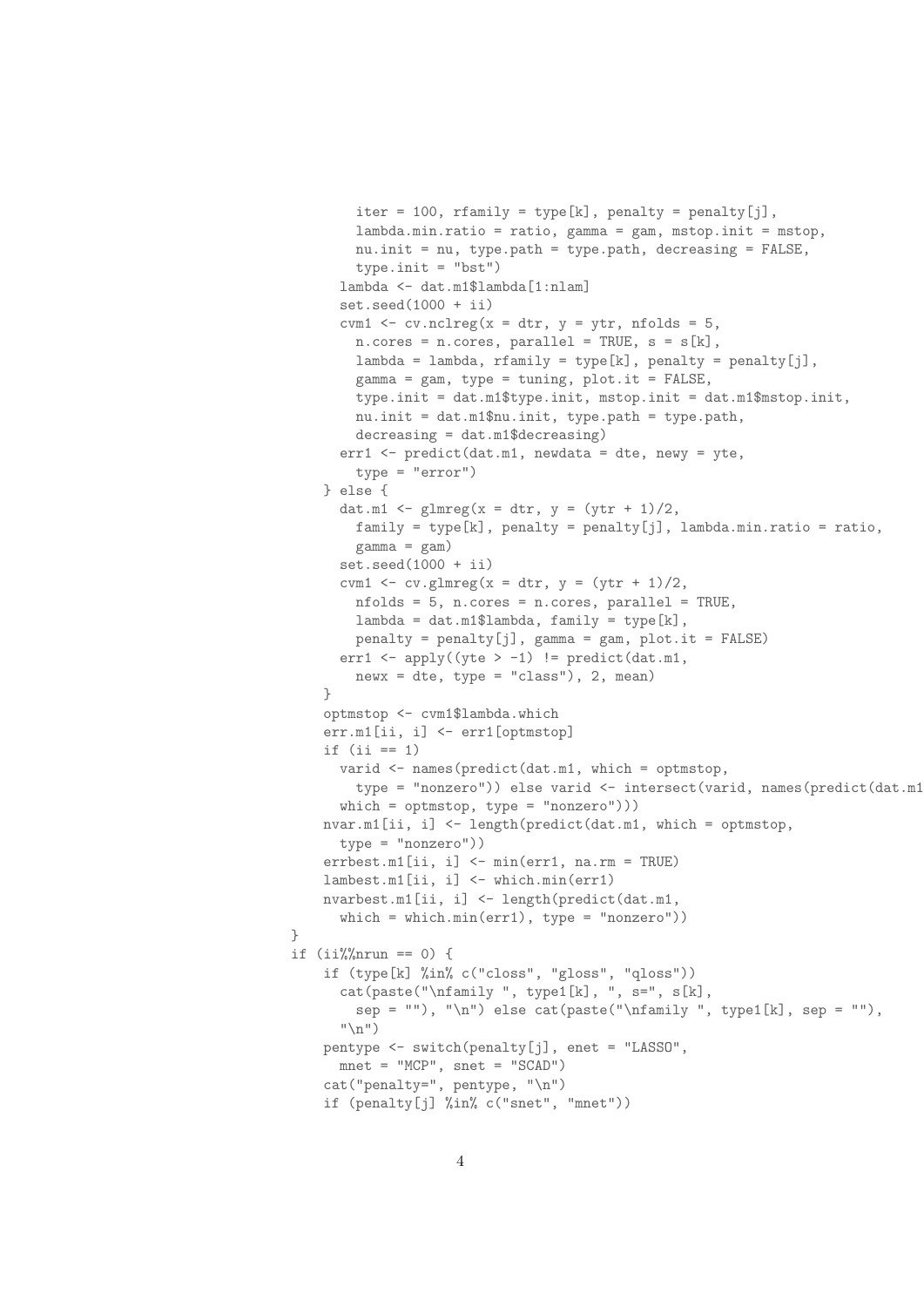```
cat("gamma=", gam, "\\n")cat("common variables selected:", varid, "\n")
              cat("best misclassification error\n")
              print(round(apply(errbest.m1, 2, summary7), 4))
              cat("which lambda has best error\n")
              print(round(apply(lambest.m1, 2, summary7), 1))
              cat("number of variables selected with best error\n")
              print(round(apply(nvarbest.m1, 2, summary7),
               1))
              cat("CV based misclassification error\n")
              print(round(apply(err.m1, 2, summary7), 4))
              cat("number of variables selected by CV\n")
              print(round(apply(nvar.m1, 2, summary7), 1))
              if (plot.it) {
               par(mfrow = c(2, 1))boxplot(err.m1, main = "Misclassification error",
                 subset = ", sub = paste(type1[k], "-", pentype,
                   sep = "")boxplot(nvar.m1, main = "No. variables", subset = "",sub = paste(type1[k], "-", pentype, sep = ""))}
          }
       }
   }
}
### family Closs, s=0.9
## penalty= LASSO
## common variables selected:
## best misclassification error
## cont-0% cont-5% cont-10% cont-15%
## Min. 0.0506 0.0506 0.0449 0.0393
## 1st Qu. 0.0674 0.0674 0.0730 0.0730
## Median 0.0730 0.0730 0.0787 0.0843
## Mean 0.0746 0.0779 0.0844 0.1010
## 3rd Qu. 0.0843 0.0843 0.0899 0.1138
## Max. 0.0955 0.1461 0.1798 0.3427
## sd 0.0117 0.0151 0.0231 0.0441
## which lambda has best error
## cont-0% cont-5% cont-10% cont-15%
## Min. 1.0 1.0 1.0 1.0
## 1st Qu. 1.0 1.0 1.0 1.0
## Median 9.0 12.5 8.0 10.5
## Mean 17.5 17.5 11.8 14.2
## 3rd Qu. 30.2 32.0 17.2 24.0
## Max. 58.0 50.0 44.0 46.0
## sd 18.4 16.3 12.7 13.4
## number of variables selected with best error
## cont-0% cont-5% cont-10% cont-15%
```

```
5
```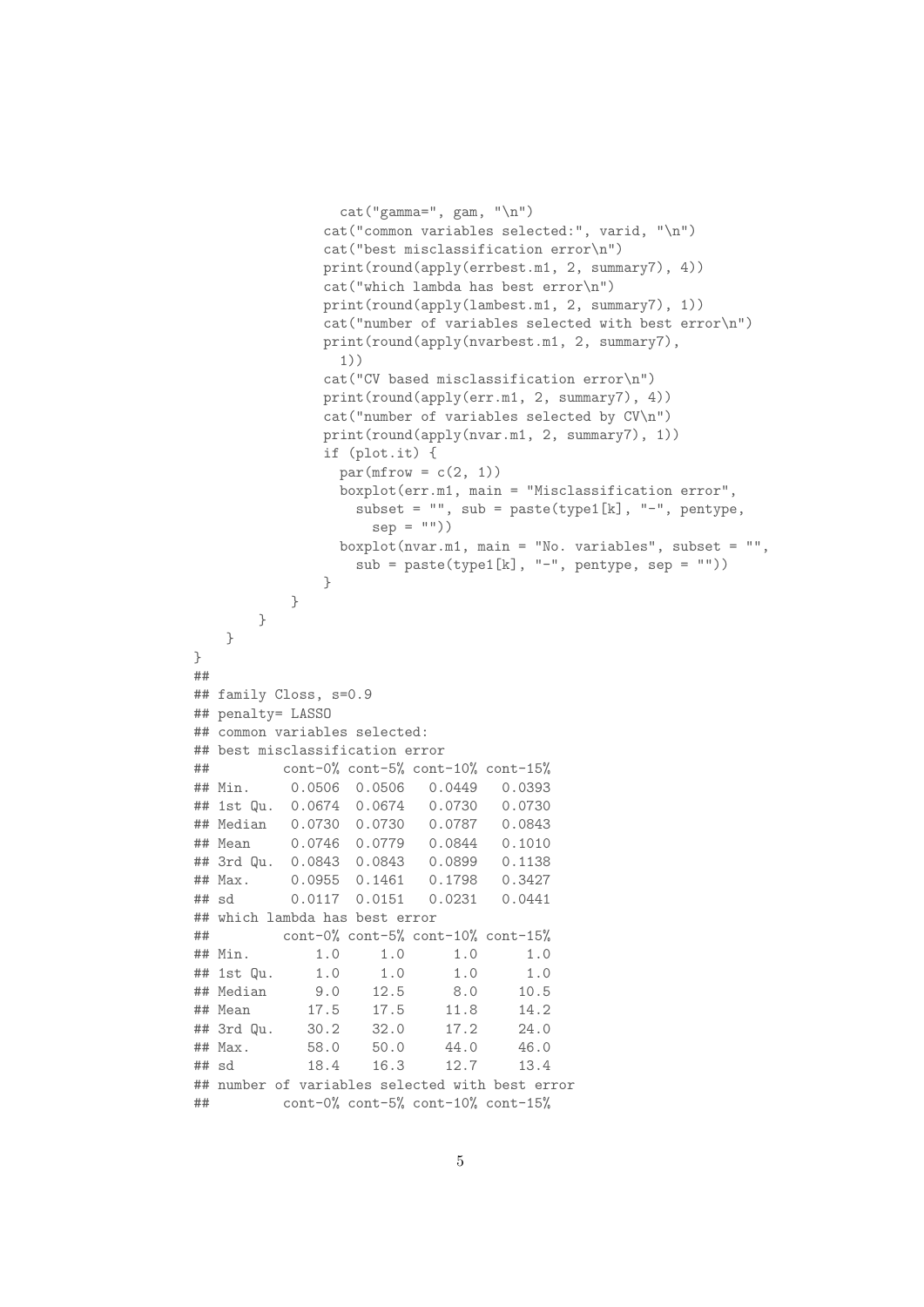|    | ## Min.                         | 1.0 | 1.0             | 1.0                                              | 1.0                                             |
|----|---------------------------------|-----|-----------------|--------------------------------------------------|-------------------------------------------------|
|    | ## 1st Qu. 2.0 2.0              |     |                 | 3.0                                              | 3.0                                             |
|    | ## Median                       |     | $4.0$ $4.0$     | 5.0                                              | 5.0                                             |
|    | ## Mean                         |     | $3.9 \t4.4$     | 5.6                                              | 6.1                                             |
|    | ## 3rd Qu. 5.0 6.0              |     |                 | 7.2                                              | 9.0                                             |
|    |                                 |     |                 |                                                  | 16.0                                            |
|    | ## sd                           |     | $2.1$ $2.7$     | 3.1                                              | 3.5                                             |
|    |                                 |     |                 | ## CV based misclassification error              |                                                 |
| ## |                                 |     |                 | $cont-0\%$ cont-5 $\%$ cont-10 $\%$ cont-15 $\%$ |                                                 |
|    |                                 |     |                 | ## Min. 0.0506 0.0506 0.0562 0.0618              |                                                 |
|    |                                 |     |                 | ## 1st Qu. 0.0730 0.0787 0.0772 0.0899           |                                                 |
|    |                                 |     |                 | ## Median 0.0787 0.0843 0.0843 0.1039            |                                                 |
|    |                                 |     |                 | ## Mean 0.0817 0.0861 0.0922 0.1167              |                                                 |
|    |                                 |     |                 | ## 3rd Qu. 0.0899 0.0955 0.1011 0.1348           |                                                 |
|    |                                 |     |                 | ## Max. 0.1348 0.1517 0.1854 0.3427              |                                                 |
|    |                                 |     |                 | ## sd 0.0144 0.0165 0.0257 0.0455                |                                                 |
|    |                                 |     |                 | ## number of variables selected by CV            |                                                 |
|    | <b>##</b>                       |     |                 | $cont-0$ % $cont-5$ % $cont-10$ % $cont-15$ %    |                                                 |
|    | ## Min.                         |     | $1.0$ $1.0$     | 1.0                                              | 1.0                                             |
|    | ## 1st Qu. 3.8 3.0              |     |                 |                                                  | 3.8<br>4.0                                      |
|    |                                 |     |                 | ## Median 5.0 5.0 6.0                            | 7.0                                             |
|    | ## Mean                         |     |                 | $5.2$ $5.1$ $6.0$ $7.2$                          |                                                 |
|    |                                 |     |                 | ## 3rd Qu. 7.0 7.0 7.2                           | 10.0                                            |
|    | ## Max.                         |     |                 | 12.0 12.0 16.0                                   | 17.0                                            |
|    | $##$ sd                         |     | $2.3\qquad 2.6$ | 3.0                                              | 4.3                                             |
| ## |                                 |     |                 |                                                  |                                                 |
|    | ## family Closs, s=0.9          |     |                 |                                                  |                                                 |
|    | ## penalty= SCAD                |     |                 |                                                  |                                                 |
|    | $\#$ # gamma= 3.7               |     |                 |                                                  |                                                 |
|    | ## common variables selected:   |     |                 |                                                  |                                                 |
|    | ## best misclassification error |     |                 |                                                  |                                                 |
| ## |                                 |     |                 | $cont-0$ % $cont-5$ % $cont-10$ % $cont-15$ %    |                                                 |
|    | ## Min.                         |     |                 | 0.0449  0.0449  0.0506  0.0506                   |                                                 |
|    |                                 |     |                 | ## 1st Qu. 0.0674 0.0674 0.0674 0.0730           |                                                 |
|    |                                 |     |                 | ## Median  0.0787  0.0730  0.0787  0.0843        |                                                 |
|    | ## Mean                         |     |                 | 0.0762  0.0794  0.0866  0.1103                   |                                                 |
|    |                                 |     |                 | ## 3rd Qu. 0.0843 0.0843 0.0899 0.1348           |                                                 |
|    |                                 |     |                 | ## Max. 0.1011 0.2640 0.2753 0.2809              |                                                 |
|    | ## sd                           |     |                 | 0.0121  0.0237  0.0340  0.0573                   |                                                 |
|    | ## which lambda has best error  |     |                 |                                                  |                                                 |
| ## |                                 |     |                 | $cont-0\%$ cont-5% cont-10% cont-15%             |                                                 |
|    | ## Min.                         |     | $1.0$ $1.0$     | 1.0                                              | 1.0                                             |
|    | ## 1st Qu. 1.0 1.0              |     |                 |                                                  | 1.0<br>1.0                                      |
|    |                                 |     |                 | ## Median 22.5 23.5 2.5                          | 1.0                                             |
|    | ## Mean                         |     |                 | 22.8 20.4 17.8 16.6                              |                                                 |
|    |                                 |     |                 | ## 3rd Qu. 42.8 40.0 35.0                        | 36.2                                            |
|    | ## Max.                         |     |                 | 58.0 50.0 50.0 48.0                              |                                                 |
|    | ## sd                           |     |                 | 21.7 19.2 18.1                                   | 18.8                                            |
|    |                                 |     |                 |                                                  | ## number of variables selected with best error |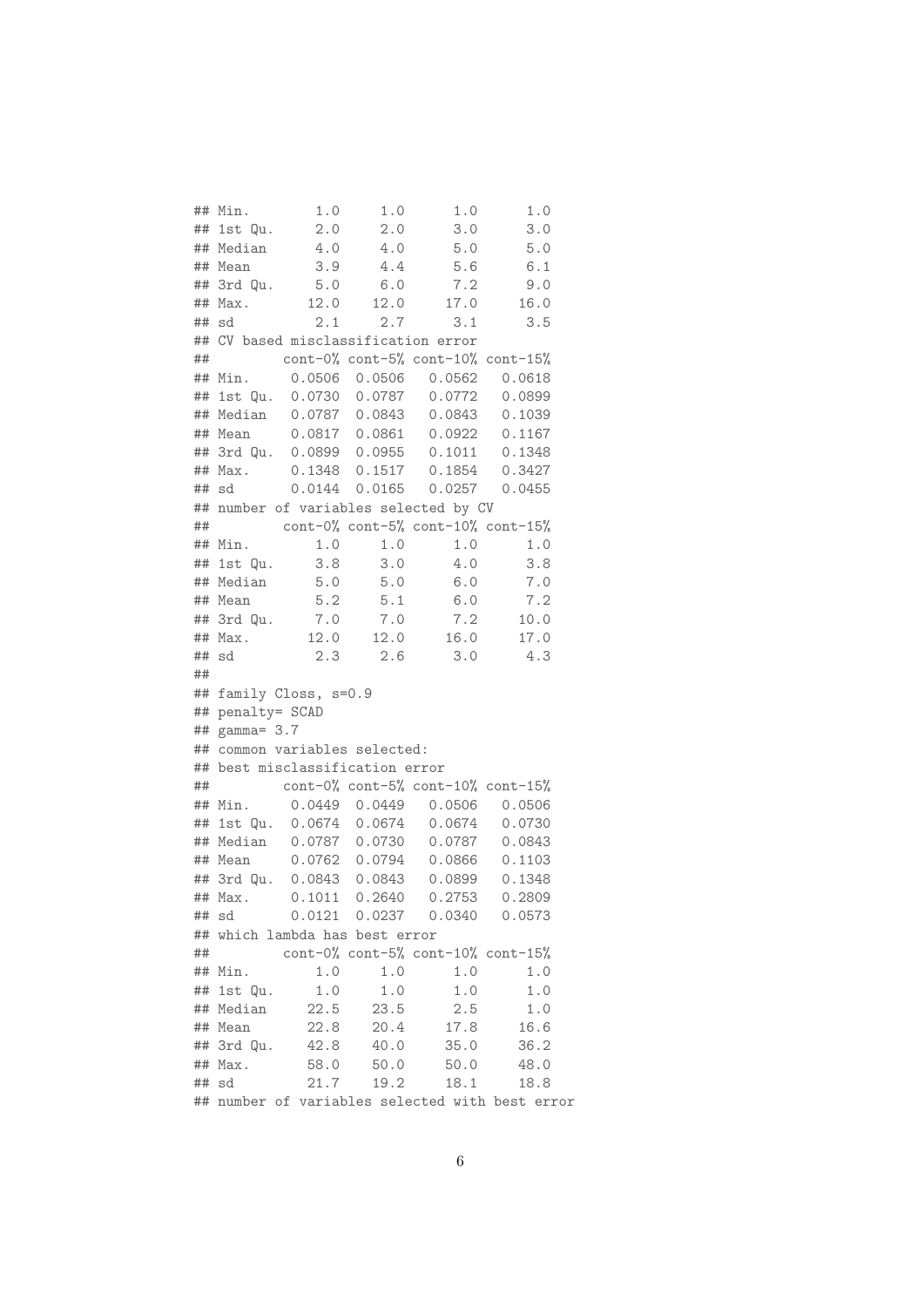| ## |              |                                 |                        | $\text{cont-0\%}$ cont-5% cont-10% cont-15%   |             |
|----|--------------|---------------------------------|------------------------|-----------------------------------------------|-------------|
|    | ## Min.      |                                 | 1.0 1.0                |                                               | 1.0<br>1.0  |
|    |              | ## 1st Qu. 1.0 1.0              |                        |                                               | 1.0<br>1.0  |
|    |              | ## Median 1.0 1.0               |                        | 1.0                                           | 1.0         |
|    | ## Mean      | $1.0$ $1.0$                     |                        |                                               | 1.0<br>1.2  |
|    |              | ## 3rd Qu. 1.0 1.0              |                        |                                               | $1.0$ $1.0$ |
|    |              |                                 |                        | ## Max. 2.0 2.0 2.0 7.0                       |             |
| ## | sd           |                                 | $0.2 \t 0.1$           | 0.2                                           | 1.0         |
|    |              |                                 |                        | ## CV based misclassification error           |             |
| ## |              |                                 |                        | $cont-0$ % $cont-5$ % $cont-10$ % $cont-15$ % |             |
|    |              |                                 |                        | ## Min. 0.0506 0.0449 0.0562 0.0506           |             |
|    |              |                                 |                        | ## 1st Qu. 0.0730 0.0730 0.0730 0.0787        |             |
|    |              |                                 |                        | ## Median  0.0787  0.0787  0.0843  0.0899     |             |
|    | ## Mean      |                                 |                        | 0.0805 0.0839 0.0910 0.1150                   |             |
|    |              |                                 |                        | ## 3rd Qu. 0.0899 0.0899 0.0955 0.1404        |             |
|    | ## Max.      |                                 |                        | 0.1067 0.2753 0.2753 0.3090                   |             |
|    | $\#$ # sd    |                                 |                        | 0.0115  0.0261  0.0358  0.0598                |             |
|    |              |                                 |                        | ## number of variables selected by CV         |             |
| ## |              |                                 |                        | cont-0% cont-5% cont-10% cont-15%             |             |
|    | ## Min.      | $\mathbf{1}$                    |                        | $1 \quad \blacksquare$                        | 1.0<br>1.0  |
|    | ## 1st Qu.   | $\mathbf{1}$                    |                        | $1 \qquad \qquad$                             | 1.0<br>1.0  |
|    | ## Median    |                                 | $1 \quad \cdots$       | $1 \quad \blacksquare$                        | 1.0<br>1.0  |
|    | ## Mean      |                                 | $1 \qquad \qquad$      | $1 \quad 1.0$                                 | 1.2         |
|    | ## 3rd Qu.   |                                 | $1 \quad \blacksquare$ | $1 \t 1.0 \t 1.0$                             |             |
|    | ## Max.      | 1                               |                        | $1 \quad$                                     | 2.0 7.0     |
| ## | sd           | $\circ$                         | $\Omega$               | 0.1                                           | 0.9         |
| ## |              |                                 |                        |                                               |             |
|    |              | ## family Closs, s=0.9          |                        |                                               |             |
| ## | penalty= MCP |                                 |                        |                                               |             |
| ## | gamma= 12    |                                 |                        |                                               |             |
| ## |              | common variables selected:      |                        |                                               |             |
|    |              | ## best misclassification error |                        |                                               |             |
| ## |              |                                 |                        | $cont-0\%$ cont-5% cont-10% cont-15%          |             |
|    |              |                                 |                        | ## Min. 0.0449 0.0449 0.0506 0.0506           |             |
|    |              |                                 |                        | ## 1st Qu. 0.0674 0.0674 0.0674 0.0730        |             |
| ## |              |                                 |                        | Median  0.0787  0.0730  0.0787  0.0843        |             |
| ## | Mean         |                                 |                        | 0.0772 0.0805 0.0871                          | 0.1060      |
|    |              |                                 |                        | ## 3rd Qu. 0.0843 0.0899 0.0899               | 0.1306      |
|    | ## Max.      |                                 |                        | $0.1124$ $0.2191$ $0.2303$                    | 0.2584      |
| ## | sd           |                                 |                        | $0.0127$ $0.0245$ $0.0322$ $0.0508$           |             |
| ## |              | which lambda has best error     |                        |                                               |             |
| ## |              |                                 |                        | $cont-0$ % $cont-5$ % $cont-10$ % $cont-15$ % |             |
| ## | Min.         | 1.0                             | 1.0                    | 1.0                                           | 1.0         |
| ## | 1st Qu.      | 1.0                             | 1.0                    | 1.0                                           | 1.0         |
| ## | Median       | 1.5                             | 11.0                   | 1.0                                           | 3.5         |
| ## | Mean         | 18.1                            | 18.7                   | 12.1                                          | 12.5        |
| ## | 3rd Qu.      | 35.5                            | 35.5                   | 21.2                                          | 25.2        |
| ## | Max.         | 60.0                            | 55.0                   | 52.0                                          | 49.0        |
|    |              | 21.6                            | 19.3                   | 15.8                                          | 15.5        |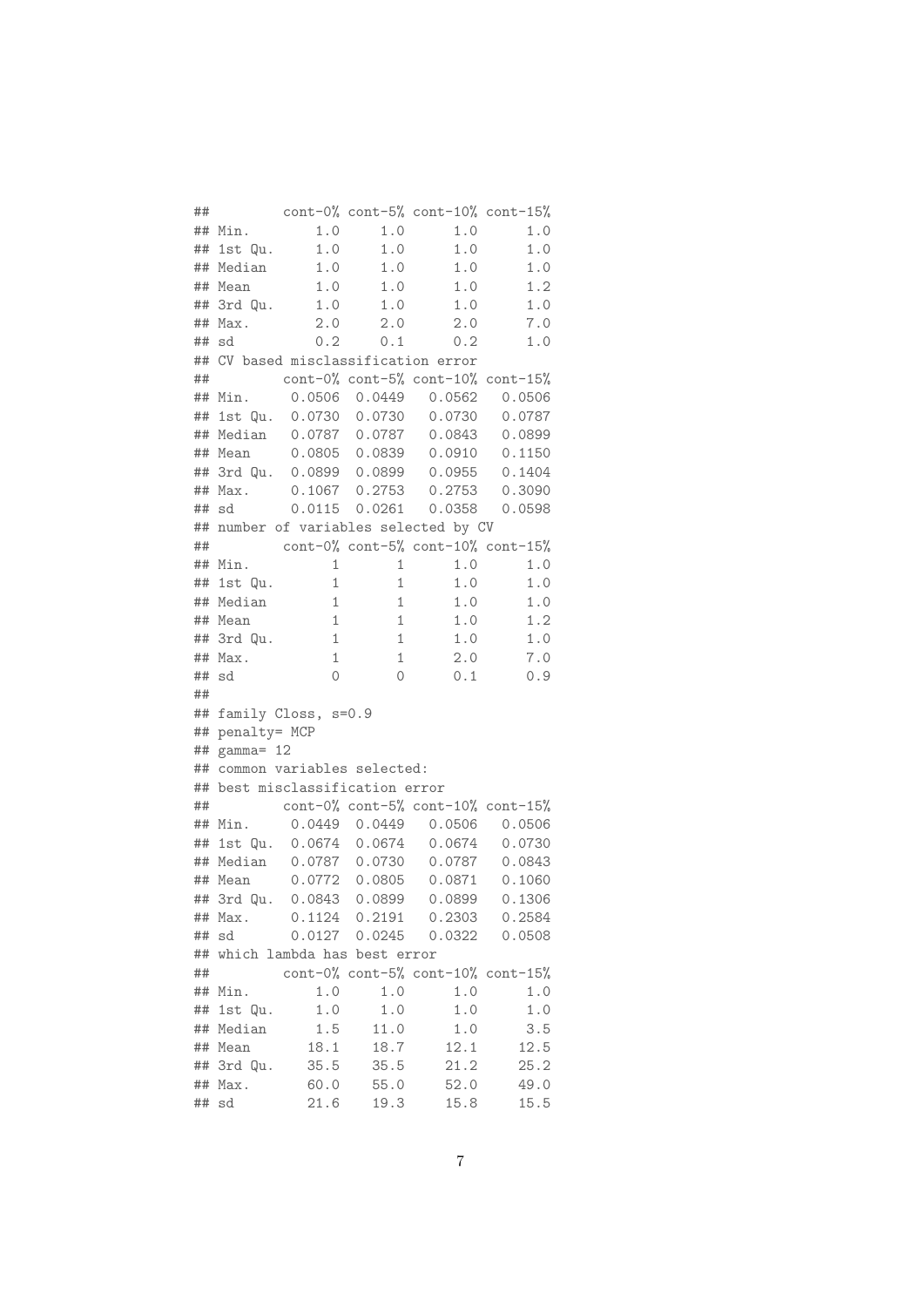|    |                         |      |                                 |                                               | ## number of variables selected with best error |
|----|-------------------------|------|---------------------------------|-----------------------------------------------|-------------------------------------------------|
| ## |                         |      |                                 | $cont-0$ % $cont-5$ % $cont-10$ % $cont-15$ % |                                                 |
|    | ## Min.                 |      | $1.0 \t 1.0$                    | 1.0                                           | 1.0                                             |
|    | ## 1st Qu.              | 1.0  | 1.0                             | 1.0                                           | 1.0                                             |
|    | ## Median               | 1.0  | 1.0                             | 1.0                                           | 2.0                                             |
|    | ## Mean                 | 1.4  | 1.4                             | 1.7                                           | 2.6                                             |
|    | ## 3rd Qu.              | 2.0  | 2.0                             | 2.0                                           | 4.0                                             |
|    | ## Max.                 | 7.0  | 6.0                             | 6.0                                           | 10.0                                            |
|    | ## sd                   | 0.8  | 0.9                             | 1.1                                           | 2.1                                             |
|    |                         |      |                                 | ## CV based misclassification error           |                                                 |
| ## |                         |      |                                 | $cont-0$ % $cont-5$ % $cont-10$ % $cont-15$ % |                                                 |
|    | ## Min.                 |      |                                 | 0.0449  0.0449  0.0562  0.0562                |                                                 |
|    |                         |      |                                 | ## 1st Qu. 0.0730 0.0730 0.0730 0.0787        |                                                 |
|    |                         |      |                                 | ## Median 0.0843 0.0843 0.0843 0.0899         |                                                 |
|    |                         |      |                                 | ## Mean 0.0819 0.0858 0.0928 0.1158           |                                                 |
|    |                         |      |                                 | ## 3rd Qu. 0.0899 0.0899 0.0969 0.1404        |                                                 |
|    |                         |      |                                 | ## Max. 0.1124 0.2191 0.2416 0.2809           |                                                 |
|    | ## sd                   |      |                                 | 0.0129 0.0244 0.0335 0.0541                   |                                                 |
|    |                         |      |                                 | ## number of variables selected by CV         |                                                 |
| ## |                         |      |                                 | $cont-0$ % $cont-5$ % $cont-10$ % $cont-15$ % |                                                 |
|    | ## Min.                 | 1.0  |                                 | 1.0<br>1.0                                    | 1.0                                             |
|    | ## 1st Qu.              | 1.0  | 1.0                             | 1.0                                           | 1.0                                             |
|    | ## Median               | 1.0  | 1.0                             | 1.0                                           | 1.5                                             |
|    |                         | 1.5  | 1.5                             | 1.7                                           | 2.7                                             |
|    | ## Mean                 | 2.0  |                                 |                                               |                                                 |
|    | ## 3rd Qu.              |      | 2.0                             | 2.0                                           | 4.0                                             |
|    | ## Max.                 | 7.0  | 7.0                             | 8.0                                           | 11.0                                            |
|    | $##$ sd                 | 1.0  | 1.1                             | 1.3                                           | 2.4                                             |
| ## |                         |      |                                 |                                               |                                                 |
|    | ## family Gloss, s=1.01 |      |                                 |                                               |                                                 |
|    | ## penalty= LASSO       |      |                                 |                                               |                                                 |
|    |                         |      | ## common variables selected:   |                                               |                                                 |
|    |                         |      | ## best misclassification error |                                               |                                                 |
| ## |                         |      |                                 | $cont-0$ % $cont-5$ % $cont-10$ % $cont-15$ % |                                                 |
|    |                         |      |                                 | ## Min.  0.0449  0.0506  0.0449  0.0562       |                                                 |
|    |                         |      |                                 | ## 1st Qu. 0.0674 0.0674 0.0674 0.0730        |                                                 |
|    |                         |      |                                 | ## Median 0.0730 0.0730 0.0787 0.0899         |                                                 |
|    |                         |      |                                 | ## Mean 0.0752 0.0771 0.0835 0.1037           |                                                 |
|    |                         |      |                                 | ## 3rd Qu. 0.0843 0.0843 0.0899 0.1194        |                                                 |
|    |                         |      |                                 | ## Max. 0.0955 0.1236 0.1629 0.3146           |                                                 |
|    |                         |      |                                 |                                               |                                                 |
|    |                         |      | ## which lambda has best error  |                                               |                                                 |
|    |                         |      |                                 | ## cont-0% cont-5% cont-10% cont-15%          |                                                 |
|    | ## Min.                 | 1.0  |                                 | 1.0<br>1.0                                    | 1.0                                             |
|    |                         |      |                                 | ## 1st Qu. 1.0 1.0 2.8                        | 7.0                                             |
|    |                         |      |                                 | ## Median 15.0 20.0 18.0 25.0                 |                                                 |
|    | ## Mean                 | 25.6 |                                 | 27.3 22.7                                     | 27.4                                            |
|    |                         |      |                                 | ## 3rd Qu. 51.0 50.0 38.0 44.0                |                                                 |
|    |                         |      |                                 | ## Max. 83.0 76.0 78.0 77.0                   |                                                 |
|    | ## sd                   |      |                                 | 26.8 25.6 21.4 22.1                           |                                                 |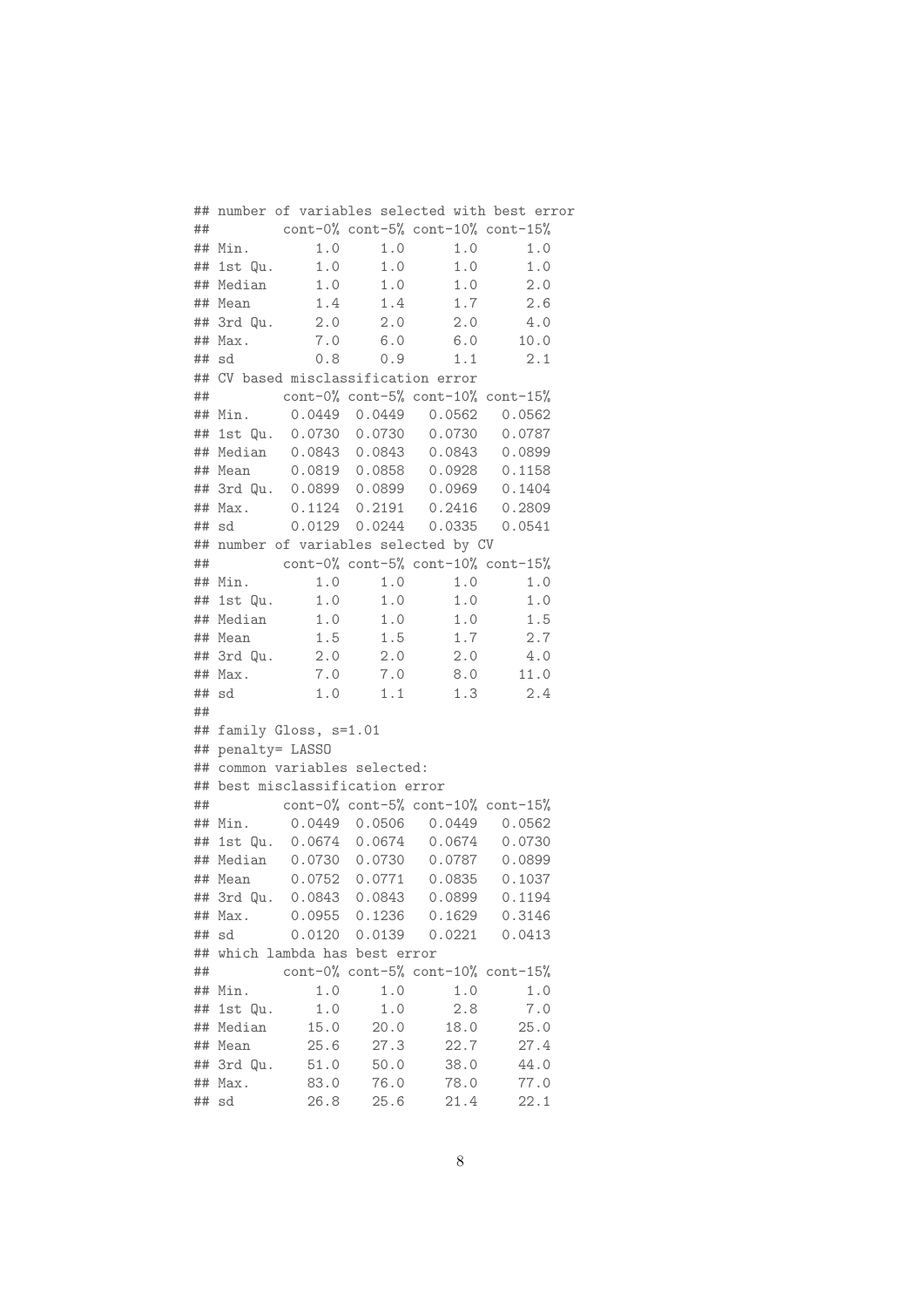|    |                  |                                 |              |                                               | ## number of variables selected with best error |
|----|------------------|---------------------------------|--------------|-----------------------------------------------|-------------------------------------------------|
| ## |                  |                                 |              | $cont-0$ % $cont-5$ % $cont-10$ % $cont-15$ % |                                                 |
|    | ## Min.          |                                 | $1.0 \t1.0$  |                                               | 1.0<br>1.0                                      |
|    | ## 1st Qu.       |                                 | 2.0 2.0      | 3.0                                           | 4.0                                             |
|    | ## Median        |                                 |              | $4.0$ $4.0$ $6.0$                             | 7.0                                             |
|    | ## Mean          |                                 | $4.1$ $4.8$  | 6.0                                           | 7.9                                             |
|    |                  |                                 |              | ## 3rd Qu. 5.0 7.0 8.0                        | 11.0                                            |
|    |                  |                                 |              |                                               | 21.0                                            |
|    | ## sd            |                                 | $2.4$ $3.3$  | 3.7                                           | 4.8                                             |
|    |                  |                                 |              | ## CV based misclassification error           |                                                 |
| ## |                  |                                 |              | $cont-0$ % $cont-5$ % $cont-10$ % $cont-15$ % |                                                 |
|    |                  |                                 |              | ## Min.  0.0506  0.0506  0.0618  0.0674       |                                                 |
|    |                  |                                 |              | ## 1st Qu. 0.0730 0.0787 0.0787 0.0899        |                                                 |
|    |                  |                                 |              | ## Median 0.0843 0.0843 0.0899 0.1152         |                                                 |
|    |                  |                                 |              | ## Mean 0.0833 0.0858 0.0969 0.1266           |                                                 |
|    |                  |                                 |              | ## 3rd Qu. 0.0955 0.0913 0.1025 0.1531        |                                                 |
|    |                  |                                 |              | ## Max. 0.1236 0.1629 0.2303 0.3146           |                                                 |
|    |                  |                                 |              | ## sd 0.0138 0.0176 0.0286 0.0463             |                                                 |
|    |                  |                                 |              | ## number of variables selected by CV         |                                                 |
|    |                  |                                 |              | ## cont-0% cont-5% cont-10% cont-15%          |                                                 |
|    | ## Min.          |                                 | $1.0 \t 1.0$ | 1.0                                           | 2.0                                             |
|    |                  |                                 |              | ## 1st Qu. 4.0 4.0 4.0                        | 6.0                                             |
|    | ## Median        |                                 |              | 5.0 5.5 6.5                                   | 9.0                                             |
|    |                  |                                 |              | ## Mean 5.2 6.0 7.6                           | 10.4                                            |
|    |                  | ## 3rd Qu. 6.2 8.0              |              | 10.0                                          | 14.0                                            |
|    |                  |                                 |              | ## Max. 11.0 15.0 21.0                        | 24.0                                            |
|    | ## sd            |                                 | $2.2$ $2.8$  | 4.5                                           | 5.5                                             |
| ## |                  |                                 |              |                                               |                                                 |
|    |                  | ## family Gloss, s=1.01         |              |                                               |                                                 |
|    | ## penalty= SCAD |                                 |              |                                               |                                                 |
|    |                  |                                 |              |                                               |                                                 |
|    | ## $gamma = 3.7$ | ## common variables selected:   |              |                                               |                                                 |
|    |                  |                                 |              |                                               |                                                 |
|    |                  | ## best misclassification error |              |                                               |                                                 |
| ## |                  |                                 |              | $cont-0$ % $cont-5$ % $cont-10$ % $cont-15$ % |                                                 |
|    |                  |                                 |              | ## Min. 0.0562 0.0562 0.0562 0.0618           |                                                 |
|    |                  |                                 |              | ## 1st Qu. 0.0730 0.0730 0.0730 0.0787        |                                                 |
|    |                  |                                 |              | ## Median  0.0787  0.0843  0.0843  0.0955     |                                                 |
|    |                  |                                 |              | ## Mean 0.0813 0.0849 0.0944 0.1276           |                                                 |
|    |                  |                                 |              | ## 3rd Qu. 0.0899 0.0899 0.0955 0.1601        |                                                 |
|    |                  |                                 |              | ## Max. 0.1124 0.2640 0.3427 0.3371           |                                                 |
|    |                  |                                 |              | ## sd 0.0125 0.0229 0.0425 0.0715             |                                                 |
|    |                  | ## which lambda has best error  |              |                                               |                                                 |
|    |                  |                                 |              | ## cont-0% cont-5% cont-10% cont-15%          |                                                 |
|    | ## Min.          | 1.0                             |              | 1.0                                           | 1.0<br>1.0                                      |
|    |                  | ## 1st Qu. 1.0 1.0              |              |                                               | 1.0<br>1.0                                      |
|    |                  |                                 |              | ## Median 1.0 1.0 1.0                         | $1\,.$ $0\,$                                    |
|    |                  |                                 |              |                                               |                                                 |
|    |                  |                                 |              | ## 3rd Qu. 1.2 2.0 2.0 2.0                    |                                                 |
|    |                  |                                 |              | ## Max. 34.0 88.0 81.0 95.0                   |                                                 |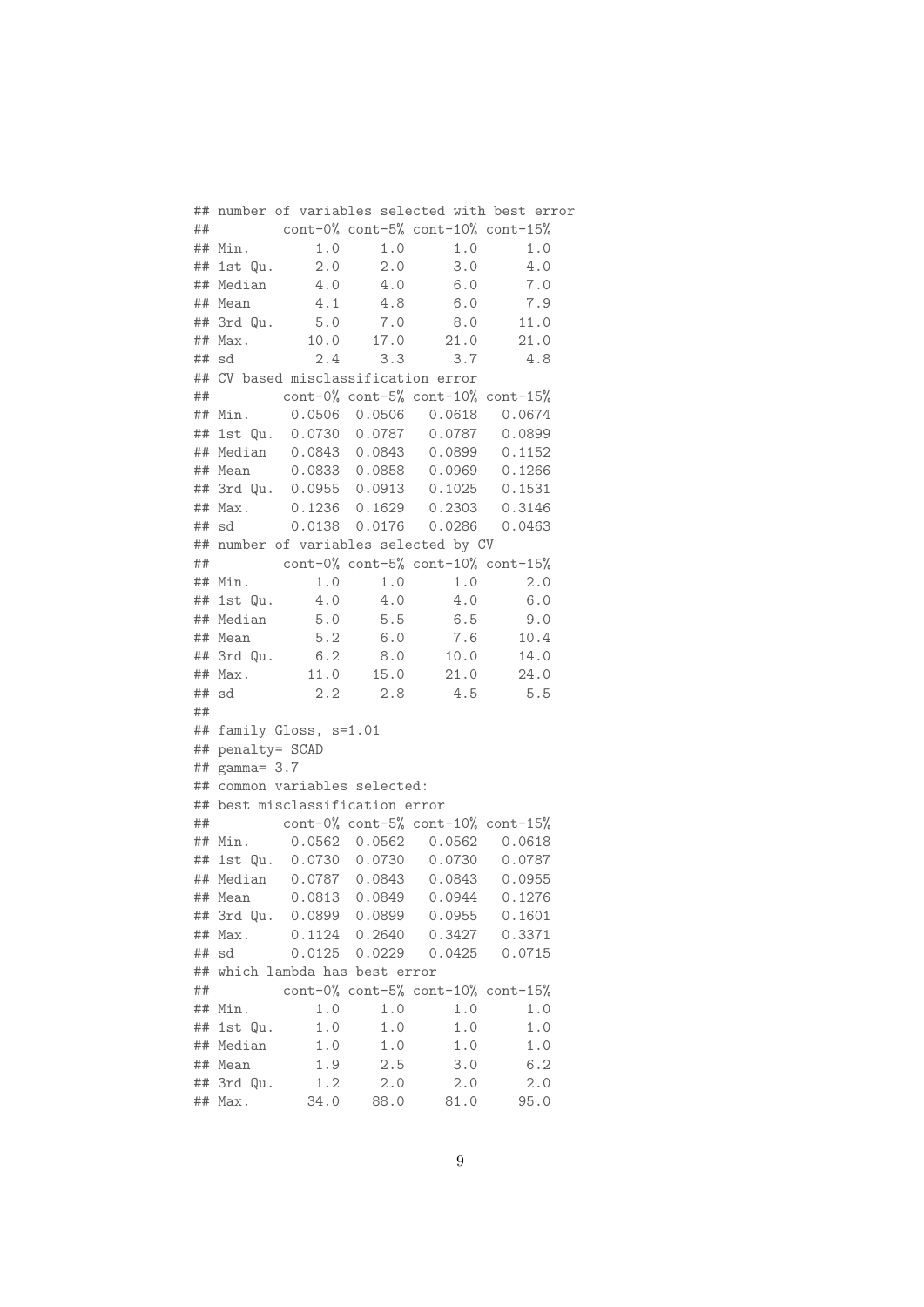| ## | sd           | 3.7                             | 8.9           | 9.8                                           | 16.4                                            |
|----|--------------|---------------------------------|---------------|-----------------------------------------------|-------------------------------------------------|
|    |              |                                 |               |                                               | ## number of variables selected with best error |
| ## |              |                                 |               | cont-0% cont-5% cont-10% cont-15%             |                                                 |
|    | ## Min.      | 1                               | 1             | 1                                             | 1.0                                             |
|    | ## 1st Qu.   | 1                               | 1             | 1                                             | 1.0                                             |
|    | ## Median    | 1                               | 1             | 1                                             | 1.0                                             |
|    | ## Mean      | 1                               | 1             | 1                                             | 1.6                                             |
|    | ## 3rd Qu.   | 1                               | 1             | 1                                             | 1.0                                             |
|    | ## Max.      | $\mathbf{1}$                    | 1             | 1                                             | 21.0                                            |
| ## | sd           | 0                               | 0             | 0                                             | 2.5                                             |
|    |              |                                 |               | ## CV based misclassification error           |                                                 |
| ## |              |                                 |               | cont-0% cont-5% cont-10% cont-15%             |                                                 |
|    | ## Min.      |                                 |               | 0.0562 0.0562 0.0562 0.0674                   |                                                 |
|    |              | ## 1st Qu. 0.0730 0.0787        |               |                                               | 0.0787 0.0843                                   |
|    | ## Median    |                                 | 0.0787 0.0843 |                                               | $0.0843$ $0.1011$                               |
|    | ## Mean      |                                 | 0.0836 0.0878 |                                               | $0.0972$ $0.1330$                               |
|    | ## 3rd Qu.   | 0.0955 0.0955                   |               |                                               | $0.1011$ $0.1685$                               |
|    | ## Max.      |                                 | 0.1124 0.2697 |                                               | $0.3427$ 0.3539                                 |
|    | ## sd        |                                 |               | 0.0128 0.0229 0.0432 0.0726                   |                                                 |
|    |              |                                 |               | ## number of variables selected by CV         |                                                 |
| ## |              |                                 |               | $cont-0$ % $cont-5$ % $cont-10$ % $cont-15$ % |                                                 |
|    | ## Min.      | 1                               | 1             | 1                                             | 1.0                                             |
|    | ## 1st Qu.   | 1                               | 1             | 1                                             | 1.0                                             |
|    | ## Median    | 1                               | 1             | 1                                             | 1.0                                             |
|    | ## Mean      | 1                               | 1             | 1                                             | 2.1                                             |
|    | ## 3rd Qu.   | 1                               | 1             | 1                                             | 1.0                                             |
|    | ## Max.      | 1                               | 1             | 1                                             | 26.0                                            |
|    | ## sd        | 0                               | 0             | 0                                             | 4.4                                             |
| ## |              |                                 |               |                                               |                                                 |
|    |              | ## family Gloss, s=1.01         |               |                                               |                                                 |
| ## | penalty= MCP |                                 |               |                                               |                                                 |
| ## | $gamma = 12$ |                                 |               |                                               |                                                 |
|    |              | ## common variables selected:   |               |                                               |                                                 |
|    |              | ## best misclassification error |               | $cont-0$ % $cont-5$ % $cont-10$ % $cont-15$ % |                                                 |
| ## | ## Min.      |                                 |               | 0.0449  0.0506  0.0506  0.0506                |                                                 |
| ## |              |                                 |               | 1st Qu. 0.0674 0.0674 0.0674 0.0730           |                                                 |
|    |              |                                 |               | ## Median 0.0787 0.0787 0.0787 0.0843         |                                                 |
|    |              |                                 |               | ## Mean  0.0784  0.0803  0.0852  0.1029       |                                                 |
|    |              |                                 |               | ## 3rd Qu. 0.0899 0.0899 0.0899 0.1292        |                                                 |
|    | ## Max.      |                                 |               | $0.1011$ $0.2022$ $0.2135$ $0.3483$           |                                                 |
| ## | sd           |                                 |               | $0.0122$ $0.0195$ $0.0271$ $0.0499$           |                                                 |
|    |              | ## which lambda has best error  |               |                                               |                                                 |
| ## |              |                                 |               | cont-0% cont-5% cont-10% cont-15%             |                                                 |
|    | ## Min.      | 1.0                             | 1.0           | 1.0                                           | 1.0                                             |
|    | ## 1st Qu.   | 1.0                             | 1.0           | 1.0                                           | 6.0                                             |
|    | ## Median    | 1.0                             | 2.5           | 10.5                                          | 21.0                                            |
|    | ## Mean      | 20.2                            | 23.3          | 20.4                                          | 27.7                                            |
|    | ## 3rd Qu.   | 39.8                            | 48.2          | 37.0                                          | 49.5                                            |
|    |              |                                 |               |                                               |                                                 |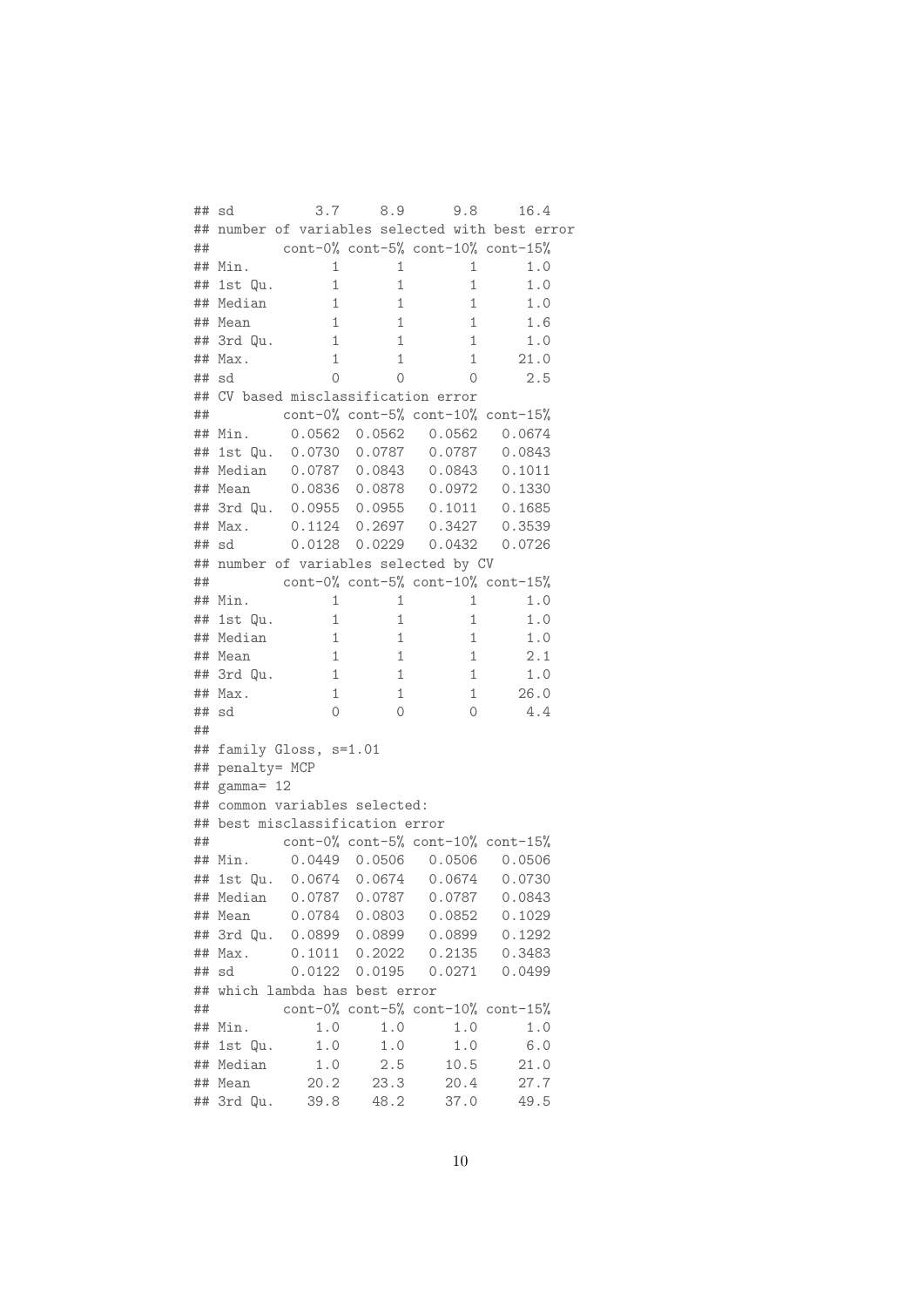|    | ## Max.                     | 84.0                            | 77.0        | 68.0                                                                  | 72.0                                            |
|----|-----------------------------|---------------------------------|-------------|-----------------------------------------------------------------------|-------------------------------------------------|
|    | ## sd                       | 28.8                            | 27.3        | 22.0                                                                  | 23.3                                            |
|    |                             |                                 |             |                                                                       | ## number of variables selected with best error |
| ## |                             |                                 |             | cont-0% cont-5% cont-10% cont-15%                                     |                                                 |
|    | ## Min.                     | 1.0                             |             | 1.0<br>1.0                                                            | 1.0                                             |
|    | $\# \#$ 1st $\mathbb{Q}$ u. | 1.0                             | 1.0         | 1.0                                                                   | 1.0                                             |
|    | ## Median                   | 1.0                             | 1.0         | 1.0                                                                   | 1.0                                             |
|    | ## Mean                     | 1.1                             | 1.3         | 1.6                                                                   | 2.6                                             |
|    | ## 3rd Qu.                  | 1.0                             | 1.0         | 2.0                                                                   | 3.0                                             |
|    | ## Max.                     |                                 | $3.0$ $9.0$ | 9.0                                                                   | 13.0                                            |
| ## | sd                          | 0.4                             | 1.2         | 1.2                                                                   | 2.7                                             |
|    |                             |                                 |             | ## CV based misclassification error                                   |                                                 |
| ## |                             |                                 |             | $cont-0$ % $cont-5$ % $cont-10$ % $cont-15$ %                         |                                                 |
|    |                             |                                 |             | ## Min. 0.0506 0.0506 0.0506 0.0618                                   |                                                 |
|    |                             |                                 |             | ## 1st Qu. 0.0730 0.0730 0.0730 0.0843                                |                                                 |
|    |                             |                                 |             | ## Median 0.0787 0.0815 0.0843 0.1067                                 |                                                 |
|    | ## Mean                     |                                 |             | 0.0818  0.0856  0.0944  0.1308                                        |                                                 |
|    |                             |                                 |             | ## 3rd Qu. 0.0899 0.0899 0.1011 0.1756                                |                                                 |
|    |                             |                                 |             | ## Max. 0.1292 0.2022 0.2640 0.3764                                   |                                                 |
| ## | sd                          |                                 |             | $0.0135$ 0.0239 0.0353 0.0583                                         |                                                 |
|    |                             |                                 |             | ## number of variables selected by CV                                 |                                                 |
| ## |                             |                                 |             | cont-0% cont-5% cont-10% cont-15%                                     |                                                 |
|    | ## Min.                     |                                 |             | $1.0$ $1.0$ $1.0$                                                     | 1.0                                             |
|    | ## 1st Qu.                  |                                 | $1.0 \t1.0$ | 1.0                                                                   | 1.0                                             |
|    | ## Median                   |                                 |             | $1.0 \t 1.0 \t 1.0$                                                   | 2.0                                             |
|    | ## Mean                     |                                 |             | $1.1 \t1.3 \t2.0$                                                     | 4.6                                             |
|    |                             |                                 |             | ## 3rd Qu. 1.0 1.0 2.0                                                | 8.0                                             |
|    | ## Max.                     | 7.0                             | 8.0         | 17.0                                                                  | 18.0                                            |
| ## | sd                          | 0.7                             | 1.0         | 2.7                                                                   | 4.9                                             |
| ## |                             |                                 |             |                                                                       |                                                 |
|    |                             | ## family Qloss, s=0.5          |             |                                                                       |                                                 |
| ## | penalty= LASSO              |                                 |             |                                                                       |                                                 |
|    |                             | ## common variables selected:   |             |                                                                       |                                                 |
|    |                             | ## best misclassification error |             |                                                                       |                                                 |
| ## |                             |                                 |             | $cont-0$ % $cont-5$ % $cont-10$ % $cont-15$ %                         |                                                 |
|    | ## Min.                     |                                 |             | $0.0449$ 0.0506 0.0449 0.0562                                         |                                                 |
| ## |                             |                                 |             | 1st Qu. 0.0674 0.0674 0.0674 0.0730                                   |                                                 |
|    |                             |                                 |             | ## Median 0.0730 0.0730 0.0787 0.0899                                 |                                                 |
| ## | ## Mean                     |                                 |             | 0.0748  0.0767  0.0837  0.1026<br>3rd Qu. 0.0843 0.0843 0.0899 0.1180 |                                                 |
|    | ## Max.                     |                                 |             | 0.0955 0.1180 0.1685 0.3090                                           |                                                 |
| ## | sd                          |                                 |             | 0.0117 0.0136 0.0223 0.0407                                           |                                                 |
| ## |                             | which lambda has best error     |             |                                                                       |                                                 |
| ## |                             |                                 |             | $cont-0$ % $cont-5$ % $cont-10$ % $cont-15$ %                         |                                                 |
|    | ## Min.                     | 1.0                             | 1.0         | 1.0                                                                   | 1.0                                             |
| ## | 1st Qu.                     | 1.0                             | 1.0         | 3.0                                                                   | 8.0                                             |
|    | ## Median                   | 15.5                            | 21.0        | 18.0                                                                  | 25.0                                            |
|    | ## Mean                     | 25.6                            | 26.9        | 23.1                                                                  | 27.1                                            |
|    | ## 3rd Qu.                  | 51.0                            | 46.8        | 37.5                                                                  | 43.0                                            |
|    |                             |                                 |             |                                                                       |                                                 |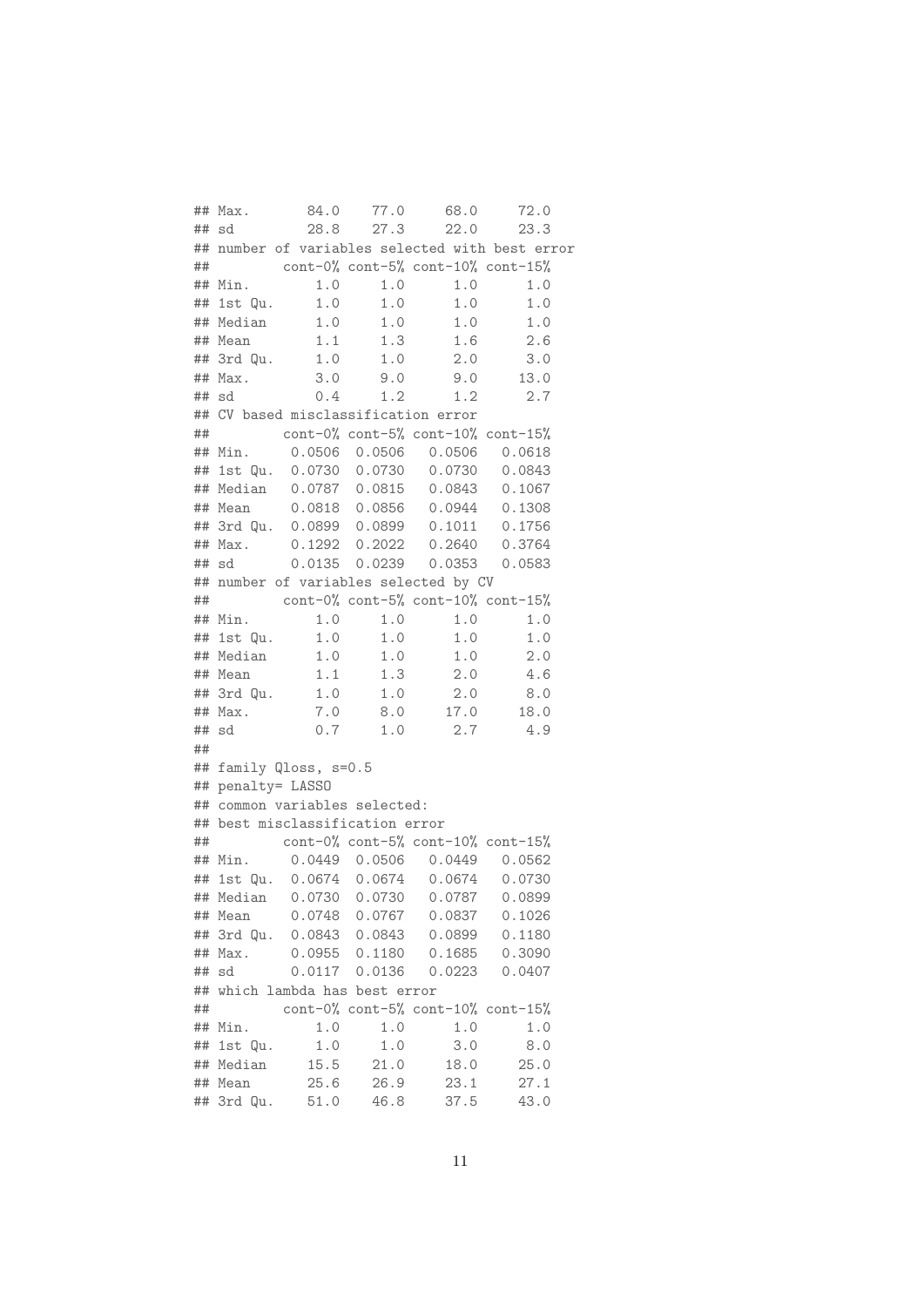|    | ## Max.       | 81.0                            | 74.0      | 74.0                                                                                | 73.0                                            |
|----|---------------|---------------------------------|-----------|-------------------------------------------------------------------------------------|-------------------------------------------------|
|    | ## sd         | 27.1                            | 24.8      | 21.4                                                                                | 20.9                                            |
|    |               |                                 |           |                                                                                     | ## number of variables selected with best error |
| ## |               |                                 |           | cont-0% cont-5% cont-10% cont-15%                                                   |                                                 |
|    | ## Min.       | 1.0                             | 1.0       |                                                                                     | 1.0<br>1.0                                      |
|    | ## 1st Qu.    | 2.0                             | 2.0       | 3.0                                                                                 | 4.0                                             |
|    | ## Median     | 4.0                             | 4.0       | 6.0                                                                                 | $7 \, . \, 0$                                   |
|    | ## Mean       |                                 | 4.3 4.9   | 6.2                                                                                 | 7.9                                             |
|    |               |                                 |           | ## 3rd Qu. 6.0 7.0 8.2                                                              | 11.0                                            |
|    | ## Max.       |                                 |           | 11.0 17.0 16.0                                                                      | 20.0                                            |
| ## | sd            | 2.5                             | 3.4       | 3.6                                                                                 | 4.8                                             |
|    |               |                                 |           | ## CV based misclassification error                                                 |                                                 |
| ## |               |                                 |           | $cont-0$ % $cont-5$ % $cont-10$ % $cont-15$ %                                       |                                                 |
|    |               |                                 |           | ## Min. 0.0506 0.0506 0.0618 0.0674                                                 |                                                 |
|    |               |                                 |           | ## 1st Qu. 0.0730 0.0772 0.0829 0.0899                                              |                                                 |
|    |               |                                 |           | ## Median 0.0815 0.0843 0.0899 0.1180                                               |                                                 |
|    | ## Mean       |                                 |           | 0.0823 0.0851 0.0973 0.1252                                                         |                                                 |
|    |               |                                 |           | ## 3rd Qu. 0.0899 0.0913 0.1067 0.1517                                              |                                                 |
|    |               |                                 |           | ## Max. 0.1236 0.1517 0.2191 0.3090                                                 |                                                 |
|    | ## sd         |                                 |           | 0.0138  0.0162  0.0277  0.0448                                                      |                                                 |
|    |               |                                 |           | ## number of variables selected by CV                                               |                                                 |
| ## |               |                                 |           | cont-0% cont-5% cont-10% cont-15%                                                   |                                                 |
|    | ## Min.       |                                 |           | $1.0$ $2.0$ $1.0$                                                                   | 2.0                                             |
|    |               |                                 |           | ## 1st Qu. 4.0 4.0 4.0                                                              | 6.0                                             |
|    |               |                                 |           | ## Median 5.0 6.0 6.0                                                               | 9.5                                             |
|    | ## Mean       |                                 |           | 5.8 6.2 7.8                                                                         | 10.6                                            |
|    |               |                                 |           | ## 3rd Qu. 7.0 8.0 10.0                                                             | 14.0                                            |
|    | ## Max.       |                                 | 11.0 14.0 | 24.0                                                                                | 27.0                                            |
| ## | sd            | 2.3                             | 2.7       | 5.1                                                                                 | 6.0                                             |
| ## |               |                                 |           |                                                                                     |                                                 |
|    |               | ## family Qloss, s=0.5          |           |                                                                                     |                                                 |
| ## | penalty= SCAD |                                 |           |                                                                                     |                                                 |
| ## | gamma= $3.7$  |                                 |           |                                                                                     |                                                 |
|    |               | ## common variables selected:   |           |                                                                                     |                                                 |
|    |               | ## best misclassification error |           |                                                                                     |                                                 |
| ## |               |                                 |           | $cont-0$ % $cont-5$ % $cont-10$ % $cont-15$ %                                       |                                                 |
|    |               |                                 |           | ## Min.  0.0562  0.0562  0.0562  0.0618                                             |                                                 |
|    |               |                                 |           | ## 1st Qu. 0.0730 0.0730 0.0730 0.0772<br>## Median  0.0787  0.0843  0.0843  0.0927 |                                                 |
|    | ## Mean       |                                 |           | 0.0810  0.0856  0.0938  0.1219                                                      |                                                 |
|    |               |                                 |           | ## 3rd Qu. 0.0899 0.0899 0.0955 0.1517                                              |                                                 |
|    |               |                                 |           | ## Max. 0.1124 0.2640 0.3427 0.3258                                                 |                                                 |
| ## | sd            |                                 |           | 0.0126 0.0251 0.0425 0.0664                                                         |                                                 |
|    |               | ## which lambda has best error  |           |                                                                                     |                                                 |
| ## |               |                                 |           | $cont-0$ % $cont-5$ % $cont-10$ % $cont-15$ %                                       |                                                 |
|    | ## Min.       | 1.0                             |           | 1.0<br>1.0                                                                          | 1.0                                             |
|    | ## 1st Qu.    | 1.0                             | 1.0       | 1.0                                                                                 | 1.0                                             |
|    | ## Median     | 1.0                             | 1.0       | 1.0                                                                                 | 1.0                                             |
|    | ## Mean       | 2.0                             | 1.9       | 1.9                                                                                 | 2.8                                             |
|    |               |                                 |           |                                                                                     |                                                 |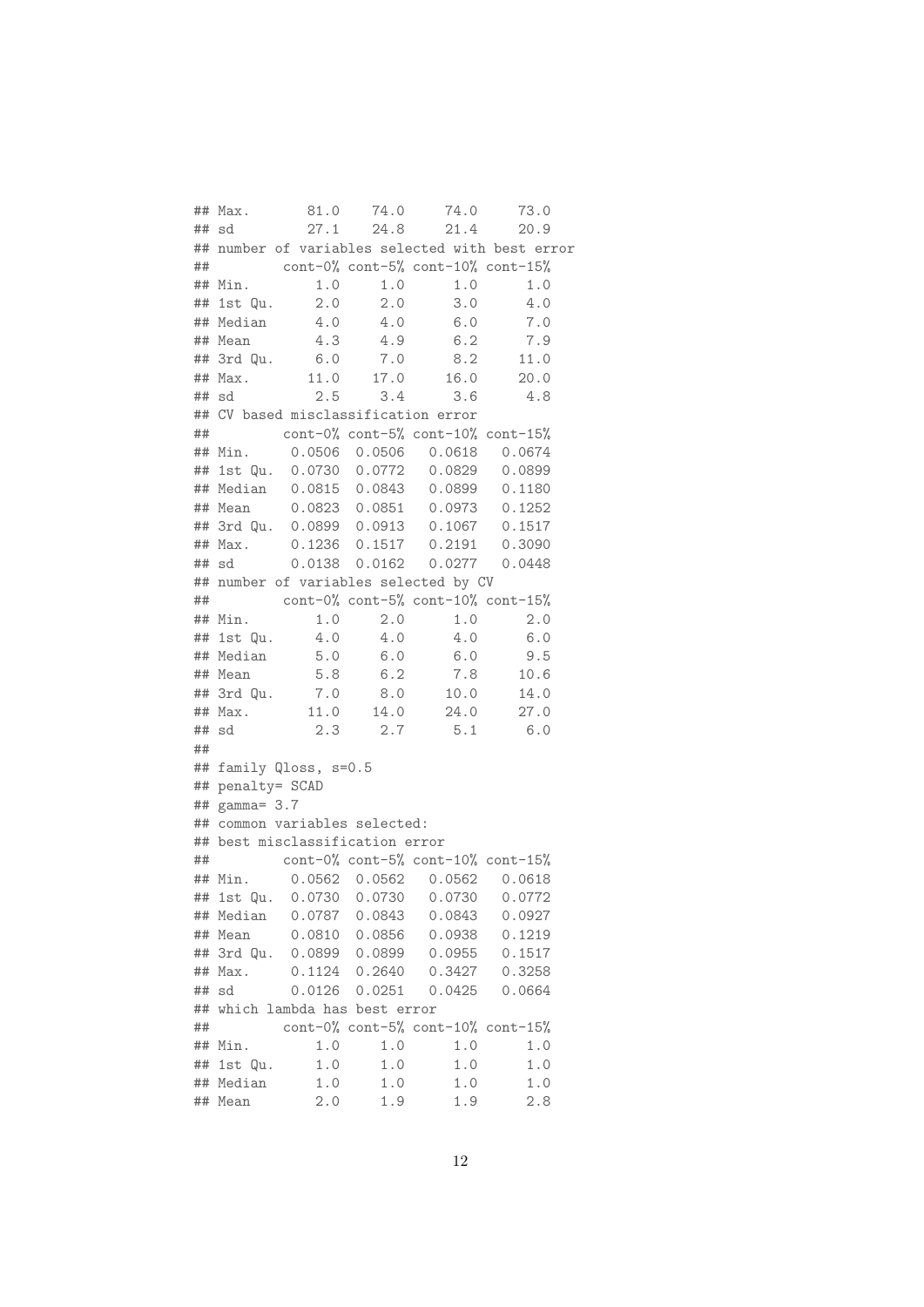|    | ## 3rd Qu.                      | 2.0      | 2.0  | 2.0                                           | 2.0                                             |
|----|---------------------------------|----------|------|-----------------------------------------------|-------------------------------------------------|
|    | ## Max.                         | 33.0     | 15.0 | 11.0                                          | 53.0                                            |
|    | $##$ sd                         | 3.5      | 2.0  | 1.9                                           | 6.8                                             |
|    |                                 |          |      |                                               | ## number of variables selected with best error |
| ## |                                 |          |      | $cont-0$ % $cont-5$ % $cont-10$ % $cont-15$ % |                                                 |
|    | ## Min.                         | 1        | 1    | 1                                             | 1.0                                             |
|    | ## 1st Qu.                      | 1        | 1    | 1                                             | 1.0                                             |
|    | ## Median                       | 1        | 1    | 1                                             | 1.0                                             |
|    | ## Mean                         | 1        | 1    | 1                                             | 1.5                                             |
|    | ## 3rd Qu.                      | 1        | 1    | 1                                             | 1.0                                             |
|    | ## Max.                         | 1        | 1    | 1                                             | 20.0                                            |
| ## | sd                              | $\Omega$ | 0    | 0                                             | 2.3                                             |
|    |                                 |          |      | ## CV based misclassification error           |                                                 |
| ## |                                 |          |      | $cont-0$ % $cont-5$ % $cont-10$ % $cont-15$ % |                                                 |
|    | ## Min.                         |          |      | 0.0562 0.0562 0.0562 0.0674                   |                                                 |
|    |                                 |          |      | ## 1st Qu. 0.0730 0.0787 0.0772 0.0843        |                                                 |
|    |                                 |          |      | ## Median 0.0787 0.0843 0.0843 0.0955         |                                                 |
|    | ## Mean                         |          |      | 0.0833 0.0892 0.0974 0.1266                   |                                                 |
|    |                                 |          |      | ## 3rd Qu. 0.0913 0.0955 0.1011 0.1531        |                                                 |
|    |                                 |          |      | ## Max. 0.1124 0.2753 0.3427 0.3315           |                                                 |
|    | ## sd                           |          |      | $0.0129$ 0.0255 0.0435 0.0663                 |                                                 |
|    |                                 |          |      | ## number of variables selected by CV         |                                                 |
| ## |                                 |          |      | $cont-0$ % $cont-5$ % $cont-10$ % $cont-15$ % |                                                 |
|    | ## Min.                         | 1        | 1    | 1                                             | 1.0                                             |
|    | ## 1st Qu.                      | 1        | 1    | 1                                             | 1.0                                             |
|    | ## Median                       | 1        | 1    | 1                                             | 1.0                                             |
|    | ## Mean                         | 1        | 1    | 1                                             | 1.8                                             |
|    | ## 3rd Qu.                      | 1        | 1    | $\mathbf 1$                                   | 1.0                                             |
|    | ## Max.                         | 1        | 1    | 1                                             | 26.0                                            |
| ## | sd                              | 0        | 0    | 0                                             | 3.6                                             |
| ## |                                 |          |      |                                               |                                                 |
|    | ## family Qloss, s=0.5          |          |      |                                               |                                                 |
|    | ## penalty= MCP                 |          |      |                                               |                                                 |
|    | $\#$ # gamma= 12                |          |      |                                               |                                                 |
|    | ## common variables selected:   |          |      |                                               |                                                 |
|    | ## best misclassification error |          |      |                                               |                                                 |
| ## |                                 |          |      | $cont-0$ % $cont-5$ % $cont-10$ % $cont-15$ % |                                                 |
|    |                                 |          |      |                                               | ## Min. 0.0449 0.0506 0.0506 0.0506             |
|    |                                 |          |      | ## 1st Qu. 0.0674 0.0674 0.0674               | 0.0730                                          |
|    |                                 |          |      | ## Median  0.0787  0.0787  0.0787  0.0843     |                                                 |
|    | ## Mean                         |          |      | 0.0781 0.0798 0.0851 0.1016                   |                                                 |
|    |                                 |          |      | ## 3rd Qu. 0.0899 0.0899 0.0899 0.1292        |                                                 |
|    | ## Max.                         |          |      | 0.1067 0.1966 0.2079 0.3258                   |                                                 |
| ## | sd                              |          |      | 0.0122 0.0191 0.0268 0.0483                   |                                                 |
| ## | ## which lambda has best error  |          |      |                                               |                                                 |
|    |                                 |          |      | $cont-0$ % $cont-5$ % $cont-10$ % $cont-15$ % |                                                 |
|    | ## Min.                         | 1.0      | 1.0  | 1.0                                           | 1.0                                             |
|    | ## 1st Qu.<br>## Median         | 1.0      | 1.0  | 1.0                                           | 1.0                                             |
|    |                                 | 1.0      | 4.5  | 7.0                                           | 23.0                                            |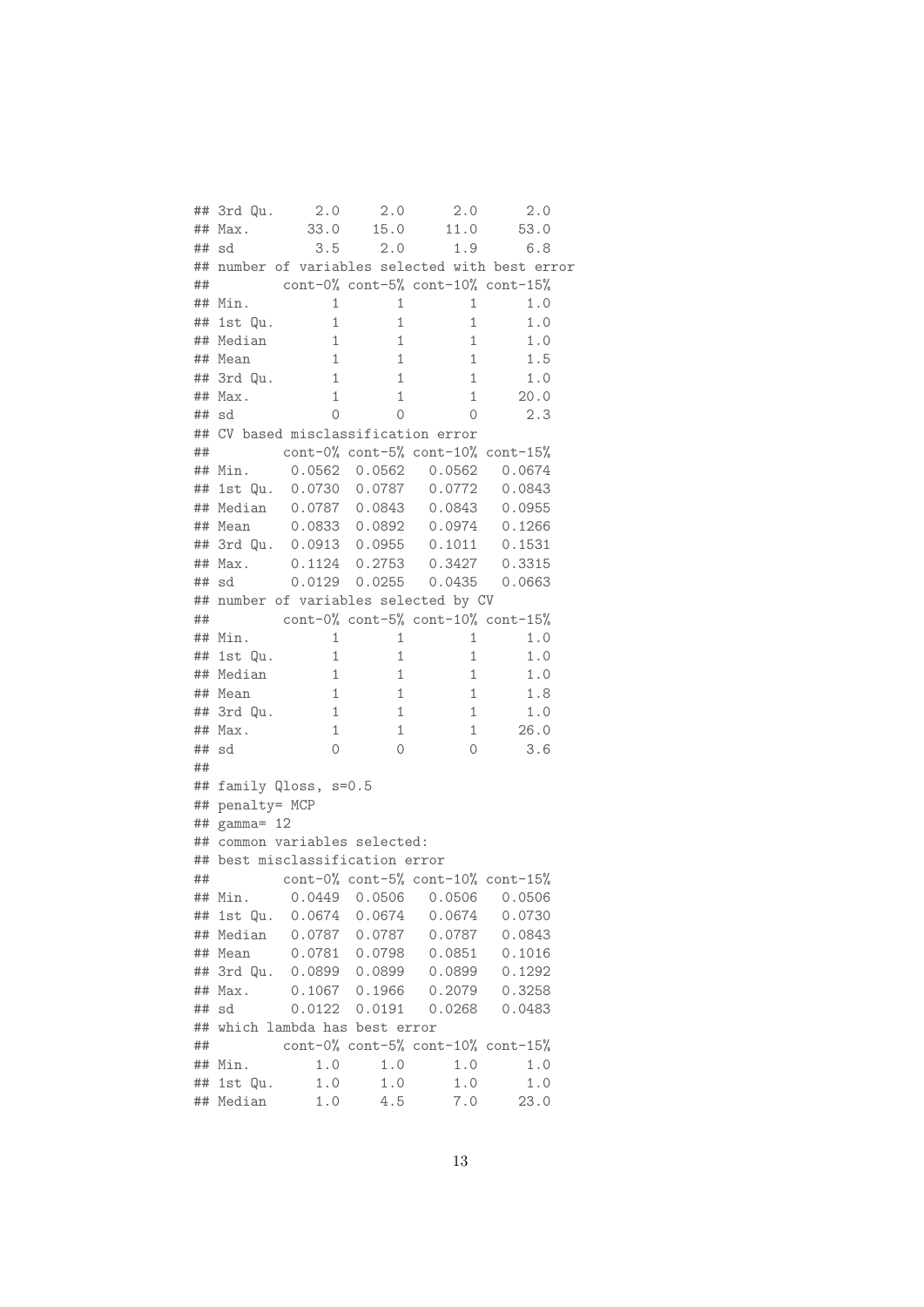## Mean 21.9 23.0 19.3 26.6 ## 3rd Qu. 51.2 49.0 36.2 48.0 ## Max. 82.0 77.0 75.0 69.0 ## sd 29.4 26.6 22.6 22.8 ## number of variables selected with best error ## cont-0% cont-5% cont-10% cont-15% ## Min. 1.0 1.0 1.0 1.0 ## 1st Qu. 1.0 1.0 1.0 1.0 ## Median 1.0 1.0 1.0 2.0 ## Mean 1.2 1.4 1.8 2.9 ## 3rd Qu. 1.0 1.0 2.0 3.0 ## Max. 2.0 9.0 12.0 15.0 ## sd 0.4 1.1 1.6 3.0 ## CV based misclassification error ## cont-0% cont-5% cont-10% cont-15% 0.0562 0.0506 0.0562 0.0618 ## 1st Qu. 0.0730 0.0730 0.0730 0.0843 ## Median 0.0787 0.0787 0.0843 0.1011 ## Mean 0.0818 0.0849 0.0931 0.1272 ## 3rd Qu. 0.0899 0.0899 0.0955 0.1643 ## Max. 0.1292 0.2022 0.2640 0.3876 ## sd 0.0133 0.0214 0.0339 0.0584 ## number of variables selected by CV ## cont-0% cont-5% cont-10% cont-15% ## Min. 1.0 1.0 1.0 1.0 ## 1st Qu. 1.0 1.0 1.0 1.0 ## Median 1.0 1.0 1.0 2.0 4<br>
## Mean 1.3 1.5 2.2 5.0<br>
## 3rd Qu. 1.0 1.2 2.0 9.0 ## 3rd Qu. 1.0 1.2 2.0 9.0 ## Max. 7.0 9.0 17.0 18.0 ## 3rd Qu. 1.0 1.2 2.0 9.0<br>
## Max. 7.0 9.0 17.0 18.0<br>
## Max. 7.0 9.0 17.0 18.0<br>
## sd 0.8 1.2 2.8 5.2 ## ## family Logistic ## penalty= LASSO ## common variables selected: ## best misclassification error ## cont-0% cont-5% cont-10% cont-15% ## Min. 0.0449 0.0449 0.0562 0.0562 ## 1st Qu. 0.0660 0.0674 0.0730 0.0843 ## Median 0.0730 0.0787 0.0843 0.1124 ## Mean 0.0729 0.0811 0.0939 0.1176 ## 3rd Qu. 0.0787 0.0899 0.1067 0.1461 ## Max. 0.1011 0.1685 0.1854 0.3034 ## sd 0.0114 0.0200 0.0297 0.0413 ## which lambda has best error ## cont-0% cont-5% cont-10% cont-15% ## Min. 2.0 6.0 1.0 5.0 ## 1st Qu. 2.0 21.0 19.0 19.0 ## Median 51.5 34.0 32.5 32.0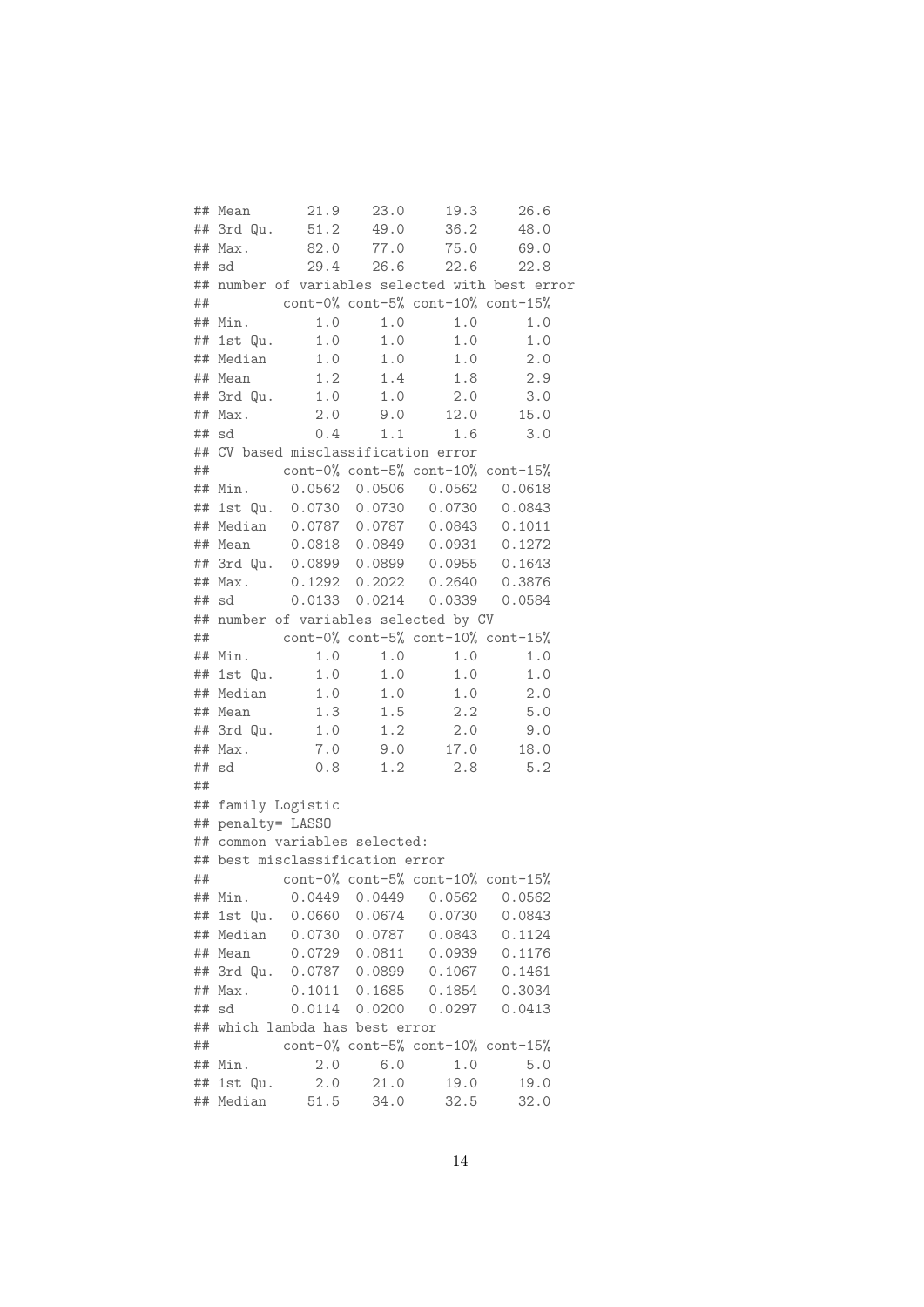```
## Mean 45.4 40.7 37.3 39.1
          73.2 55.0 54.5 55.5
## Max. 99.0 100.0 100.0 100.0
## sd 33.2 24.3 24.5 25.8
## number of variables selected with best error
## cont-0% cont-5% cont-10% cont-15%
## Min. 1.0 1.0 1.0 1.0
## 1st Qu. 1.0 1.0 2.0 3.0
## Median 3.0 3.0 3.0 6.0
## Mean 3.8 4.0 5.7 8.9
## 3rd Qu. 5.0 5.0 7.0 11.5
## Max. 15.0 16.0 29.0 32.0
## sd 3.2 3.5 5.8 8.1
## CV based misclassification error
## cont-0% cont-5% cont-10% cont-15%
## Min. 0.0562 0.0618 0.0618 0.0843
## 1st Qu. 0.0772 0.0885 0.1011 0.1292
## Median 0.0843 0.1011 0.1236 0.1573
## Mean 0.0851 0.1058 0.1290 0.1567
## 3rd Qu. 0.0955 0.1180 0.1461 0.1812
## Max. 0.1292 0.2079 0.2191
## sd 0.0143 0.0262 0.0356 0.0406
## number of variables selected by CV
## cont-0% cont-5% cont-10% cont-15%
## Min. 4.0 4.0 3.0 4.0
## 1st Qu. 9.0 13.0 13.0 13.0
## Median 11.5 16.0 19.0 20.0
## Mean 11.7 16.5 18.6 19.4
## 3rd Qu. 15.0 20.0 24.0 26.0
## Max. 20.0 29.0 33.0 33.0
4 3rd Qu. 15.0 20.0 24.0 26.0<br>
4 Max. 20.0 29.0 33.0 33.0<br>
4 sd 3.6 5.2 7.3 7.7
##
## family Logistic
## penalty= SCAD
## gamma= 3.7
## common variables selected:
## best misclassification error
## cont-0% cont-5% cont-10% cont-15%
## Min. 0.0449 0.0449 0.0562 0.0562
## 1st Qu. 0.0674 0.0674 0.0730
## Median 0.0730 0.0787 0.0843 0.1124
## Mean 0.0737 0.0811 0.0940 0.1176
## 3rd Qu. 0.0843 0.0899 0.1067 0.1461
## Max. 0.1011 0.1685 0.1854 0.3034
## sd 0.0115 0.0200 0.0297 0.0413
## which lambda has best error
## cont-0% cont-5% cont-10% cont-15%
## Min. 2.0 6.0 1.0 5.0
## 1st Qu. 2.0 21.0 19.0 19.0
```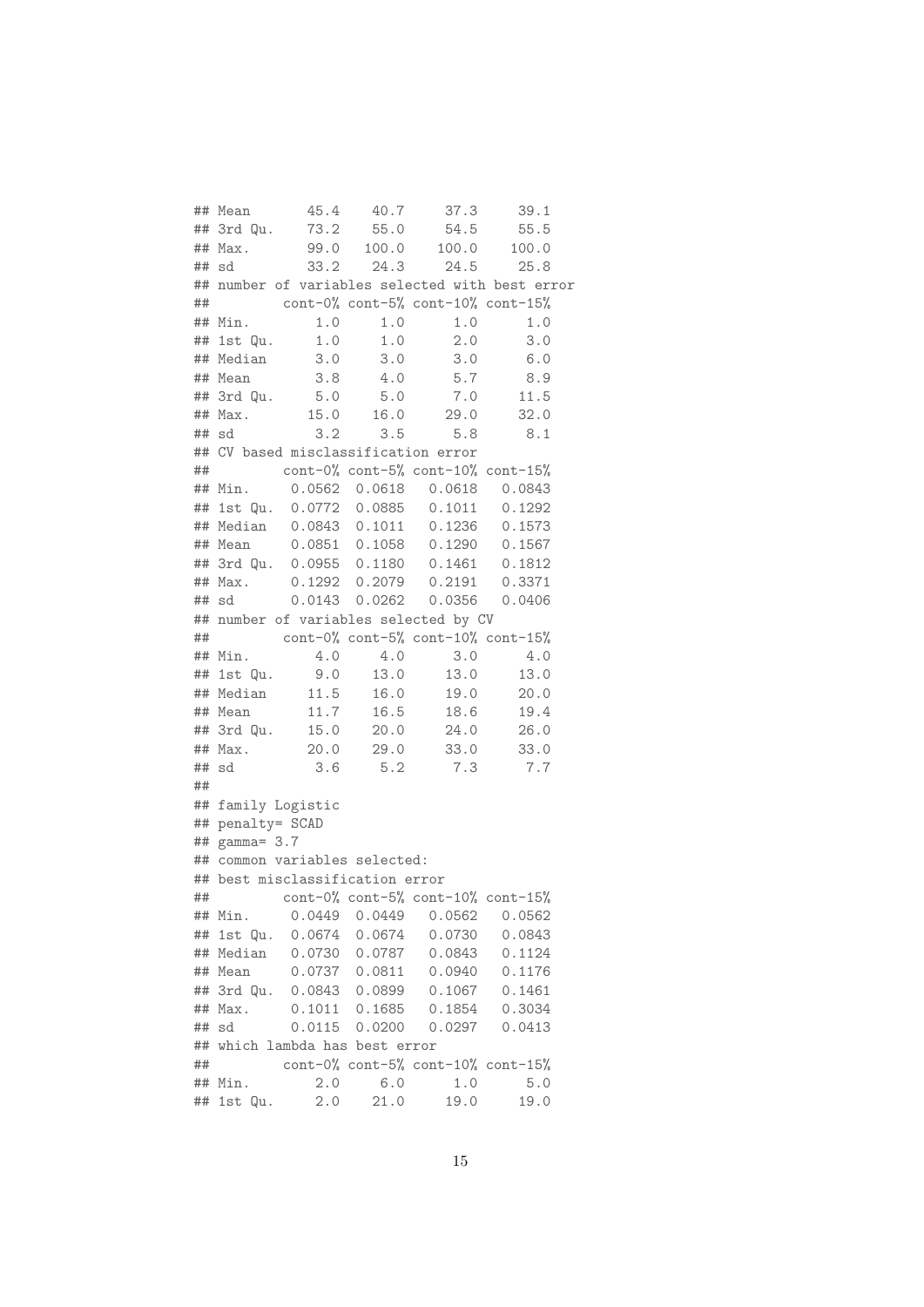## Median 49.5 34.0 32.0 32.0 ## Mean 44.3 39.7 36.7 39.1 ## 3rd Qu. 73.8 53.2 52.5 55.5 ## Max. 100.0 98.0 100.0 100.0 ## sd 34.4 23.4 24.2 25.8 ## number of variables selected with best error ## cont-0% cont-5% cont-10% cont-15% ## Min. 1.0 1.0 1.0 1.0 ## 1st Qu. 1.0 1.0 2.0 3.0 ## Median 2.5 3.0 3.0 6.0 ## Mean 3.4 3.8 5.5 8.9 ## 3rd Qu. 5.0 4.0 7.0 11.5 ## Max. 15.0 16.0 29.0 32.0 ## sd 2.8 3.4 5.6 8.1 ## CV based misclassification error ## cont-0% cont-5% cont-10% cont-15% 0.0562 0.0618 0.0618 0.0843 ## 1st Qu. 0.0772 0.0843 0.1011 0.1292 ## Median 0.0843 0.1011 0.1236 0.1573 ## Mean 0.0846 0.1051 0.1289 0.1566 ## 3rd Qu. 0.0899 0.1138 0.1461 0.1812 ## Max. 0.1292 0.2079 0.2191 ## sd 0.0127 0.0264 0.0359 0.0409 ## number of variables selected by CV ## cont-0% cont-5% cont-10% cont-15% ## Min. 2.0 3.0 3.0 4.0 ## 1st Qu. 6.0 12.0 12.8 13.0 ## Median 8.0 15.0 19.0 20.0 ## Mean 9.1 15.3 18.5 19.1 ## 3rd Qu. 12.0 20.0 24.0 25.0 ## Max. 20.0 29.0<br>## sd 4.3 5.8  $#$   $#$  3rd Qu. 12.0 20.0  $\angle 4 \times 6$ <br>  $#$   $#$  Max. 20.0 29.0 33.0 33.0<br>  $#$   $#$  sd 4.3 5.8 7.3 7.6 ## ## family Logistic ## penalty= MCP ## gamma= 12 ## common variables selected: ## best misclassification error ## cont-0% cont-5% cont-10% cont-15% ## Min. 0.0449 0.0449 0.0506 0.0562 ## 1st Qu. 0.0674 0.0674 0.0730 0.0843 ## Median 0.0730 0.0787 0.0843 0.1152 ## Mean 0.0743 0.0798 0.0936 0.1184 ## 3rd Qu. 0.0843 0.0899 0.1011 0.1461 ## Max. 0.1011 0.1685 0.1966 0.2921 ## sd 0.0120 0.0199 0.0314 0.0418 ## which lambda has best error ## cont-0% cont-5% cont-10% cont-15% ## Min. 2.0 6.0 2.0 5.0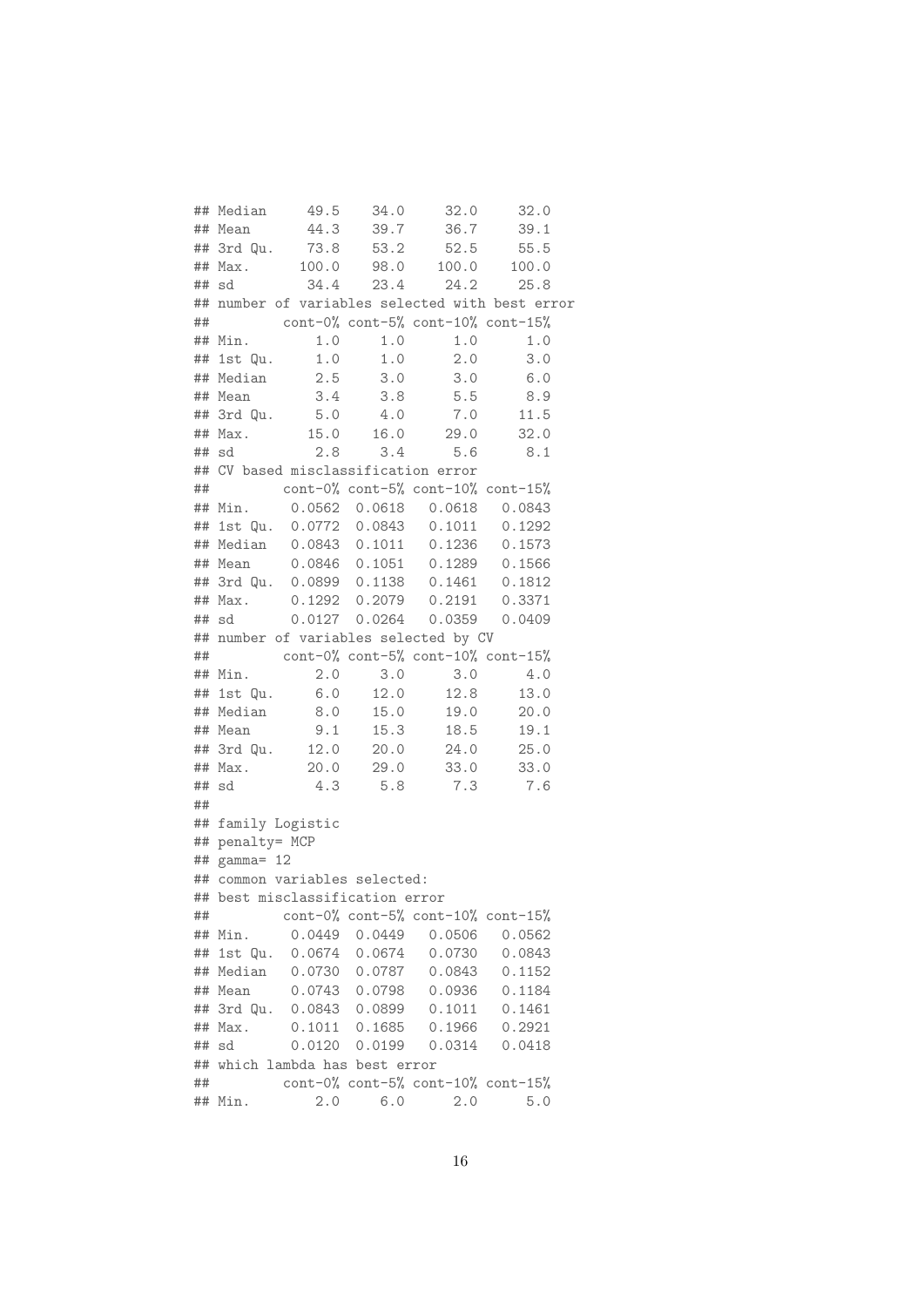|    | ## 1st Qu. | 2.0                            | 24.5        | 20.0                                          | 22.5                                            |  |
|----|------------|--------------------------------|-------------|-----------------------------------------------|-------------------------------------------------|--|
|    | ## Median  | 55.5                           | 41.0        | 38.0                                          | 34.0                                            |  |
|    | ## Mean    | 50.0                           | 45.3        | 38.8                                          | 41.4                                            |  |
|    | ## 3rd Qu. | 84.0                           | 63.2        | 53.8                                          | 53.0                                            |  |
|    | ## Max.    | 98.0                           | 97.0        | 99.0                                          | 100.0                                           |  |
|    | $##$ sd    | 35.4                           | 24.7        | 24.6                                          | 26.1                                            |  |
|    |            |                                |             |                                               | ## number of variables selected with best error |  |
|    | $\#$ #     |                                |             | $cont-0$ % $cont-5$ % $cont-10$ % $cont-15$ % |                                                 |  |
|    | ## Min.    |                                | $1.0$ $1.0$ | 1.0                                           | 1.0                                             |  |
|    |            | ## 1st Qu. 1.0 1.0             |             | 2.0                                           | 3.0                                             |  |
|    | ## Median  |                                | $2.0$ $3.0$ | 3.0                                           | 5.0                                             |  |
|    | ## Mean    |                                | $3.0$ $3.6$ | 5.0                                           | 8.1                                             |  |
|    | ## 3rd Qu. | 4.0                            | 5.0         | 7.0                                           | 11.0                                            |  |
|    | ## Max.    |                                | 10.0 16.0   | 17.0                                          | 28.0                                            |  |
|    | $##$ sd    | 2.2                            | 3.1         | 4.3                                           | 7.1                                             |  |
|    |            |                                |             | ## CV based misclassification error           |                                                 |  |
|    | ##         |                                |             | $cont-0$ % $cont-5$ % $cont-10$ % $cont-15$ % |                                                 |  |
|    |            |                                |             | ## Min. 0.0562 0.0618 0.0562 0.0730           |                                                 |  |
|    |            |                                |             | ## 1st Qu. 0.0730 0.0843 0.1011 0.1292        |                                                 |  |
|    |            |                                |             | ## Median  0.0843  0.0955  0.1208  0.1629     |                                                 |  |
|    |            |                                |             | ## Mean 0.0844 0.1032 0.1289 0.1608           |                                                 |  |
|    |            |                                |             | ## 3rd Qu. 0.0955 0.1124 0.1517 0.1854        |                                                 |  |
|    |            |                                |             | ## Max. 0.1292 0.2360 0.2360 0.3315           |                                                 |  |
|    | $##$ sd    |                                |             | 0.0132 0.0268 0.0397 0.0443                   |                                                 |  |
|    |            |                                |             | ## number of variables selected by CV         |                                                 |  |
| ## |            |                                |             | $cont-0$ % $cont-5$ % $cont-10$ % $cont-15$ % |                                                 |  |
|    | ## Min.    |                                | $2.0$ $2.0$ | 1.0                                           | 2.0                                             |  |
|    |            | ## 1st Qu. 6.0 9.0             |             | 8.0                                           | 10.0                                            |  |
|    |            |                                |             | ## Median 8.0 12.0 15.0                       | 15.0                                            |  |
|    | ## Mean    |                                |             | 8.4 11.9 14.1                                 | 15.1                                            |  |
|    |            |                                |             | ## 3rd Qu. 11.0 15.0 20.0 21.0                |                                                 |  |
|    |            |                                |             | ## Max. 17.0 23.0 27.0                        | 29.0                                            |  |
|    | ## sd      |                                |             | $3.3$ $4.5$ 6.7                               | 6.7                                             |  |
|    |            | $print(proc.time() - ptm)$     |             |                                               |                                                 |  |
|    | $\#$ #     | user system elapsed            |             |                                               |                                                 |  |
|    |            | ## 32438.825 318.385 53197.438 |             |                                               |                                                 |  |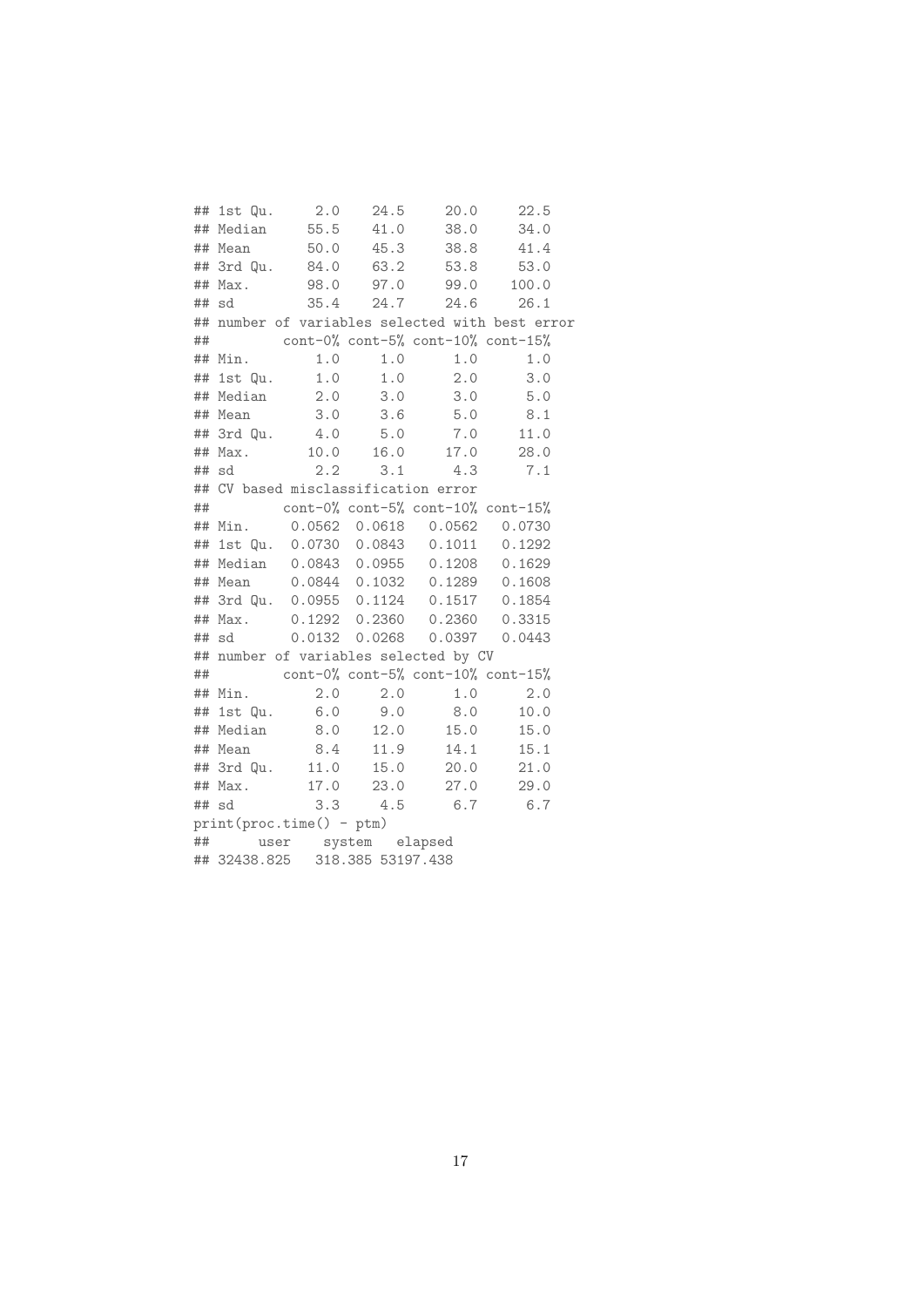

**Misclassification error**

Closs−LASSO



**No. variables**

Closs−LASSO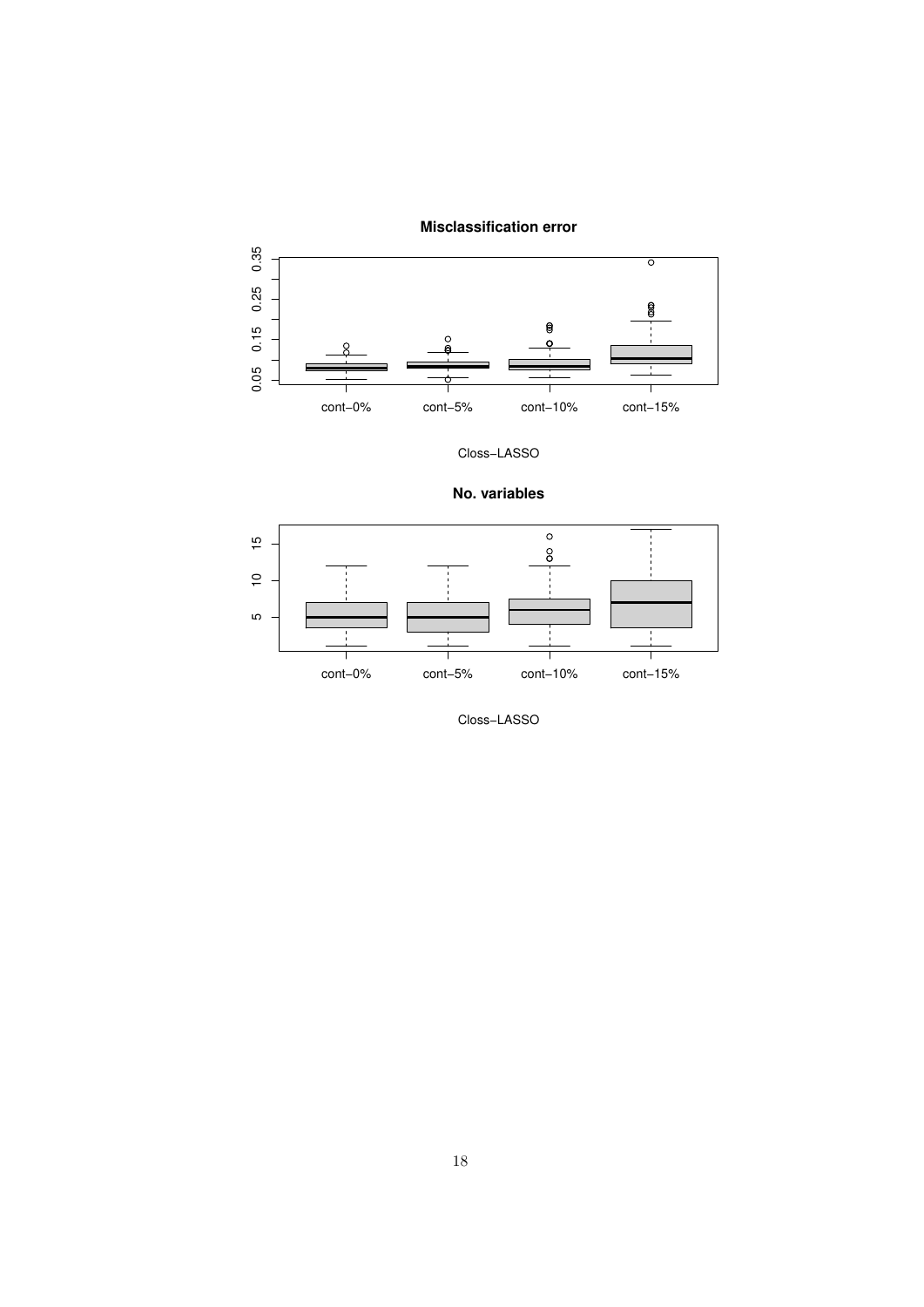

Closs−SCAD





Closs−SCAD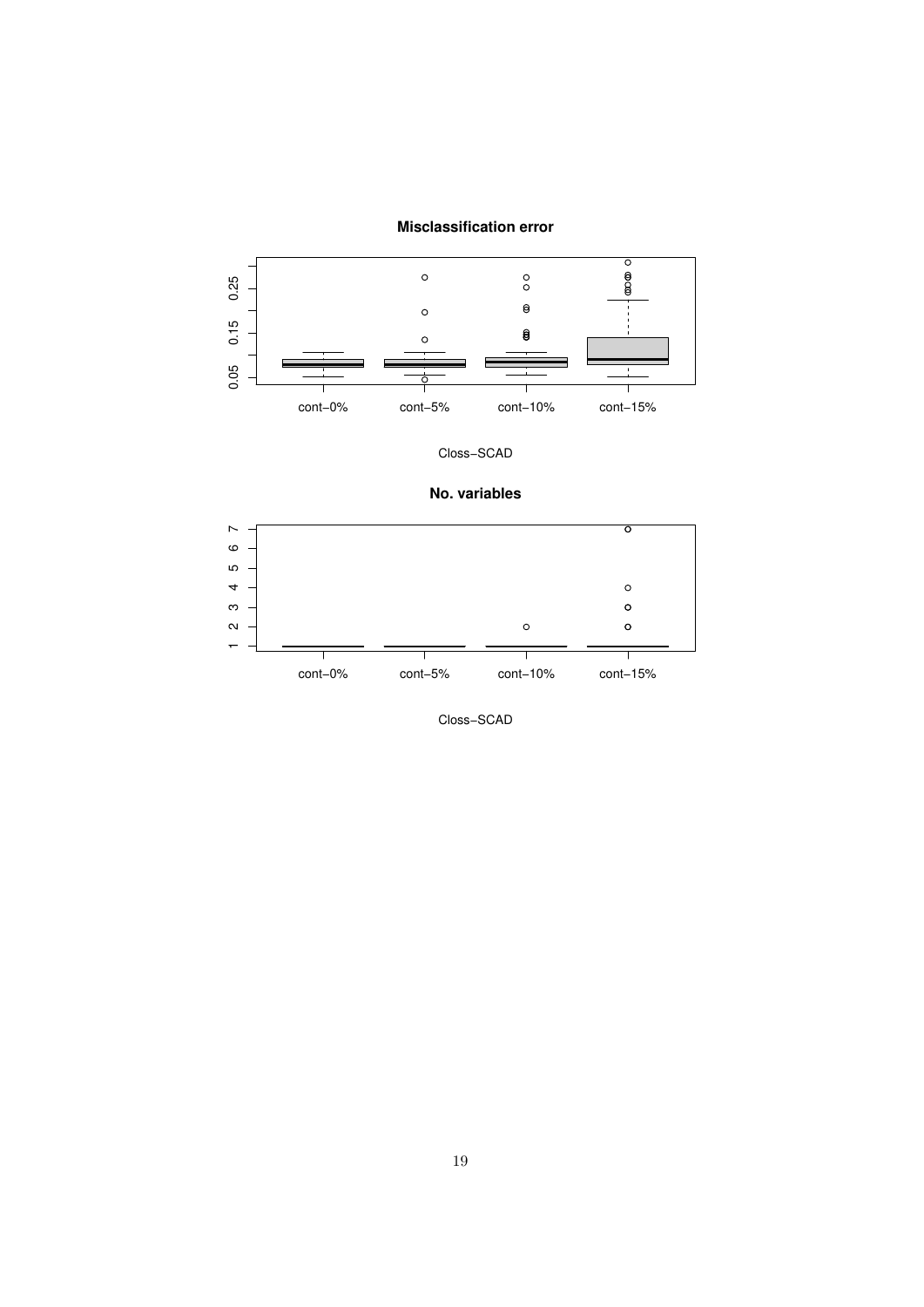

Closs−MCP





Closs−MCP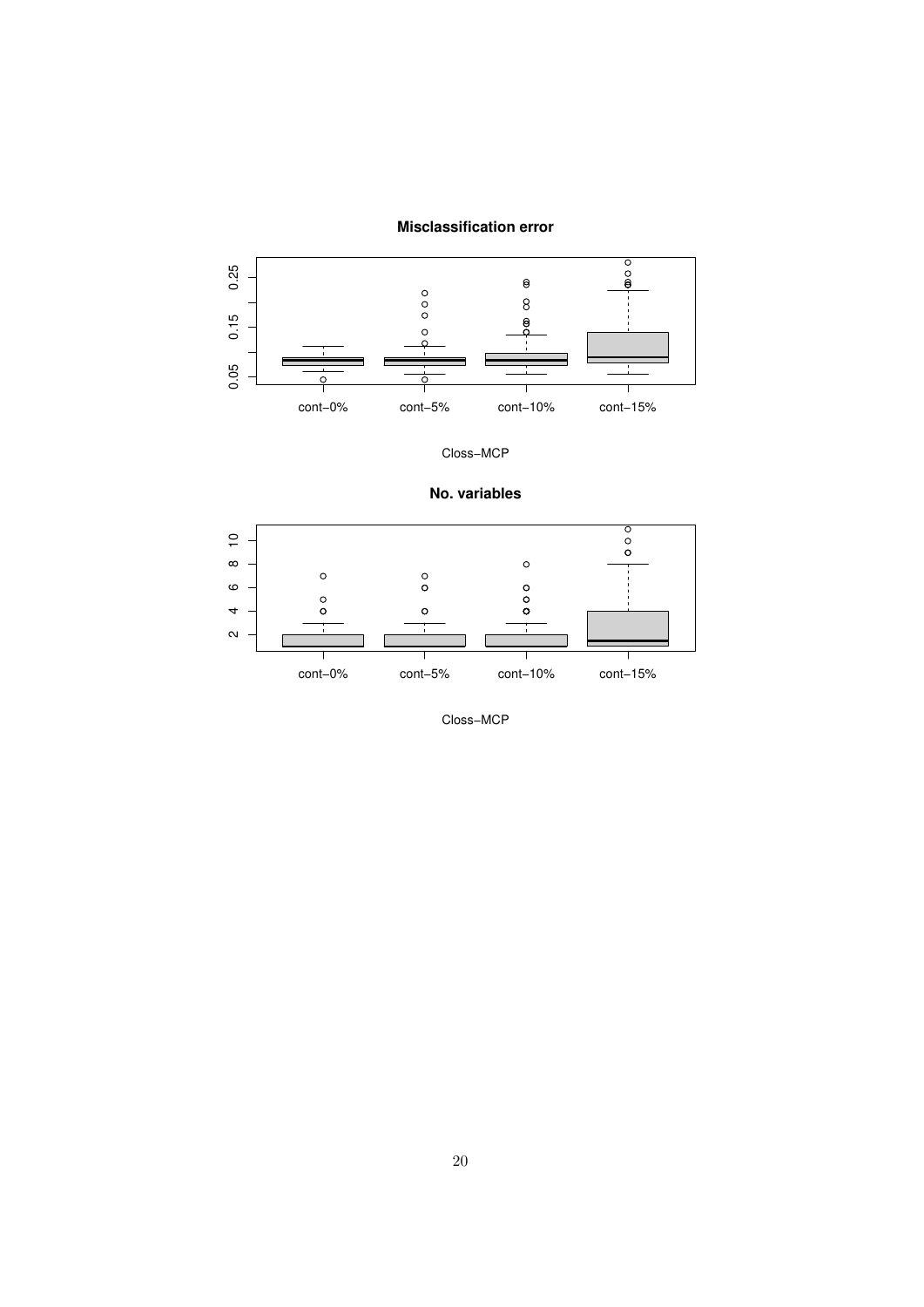

Gloss−LASSO





Gloss−LASSO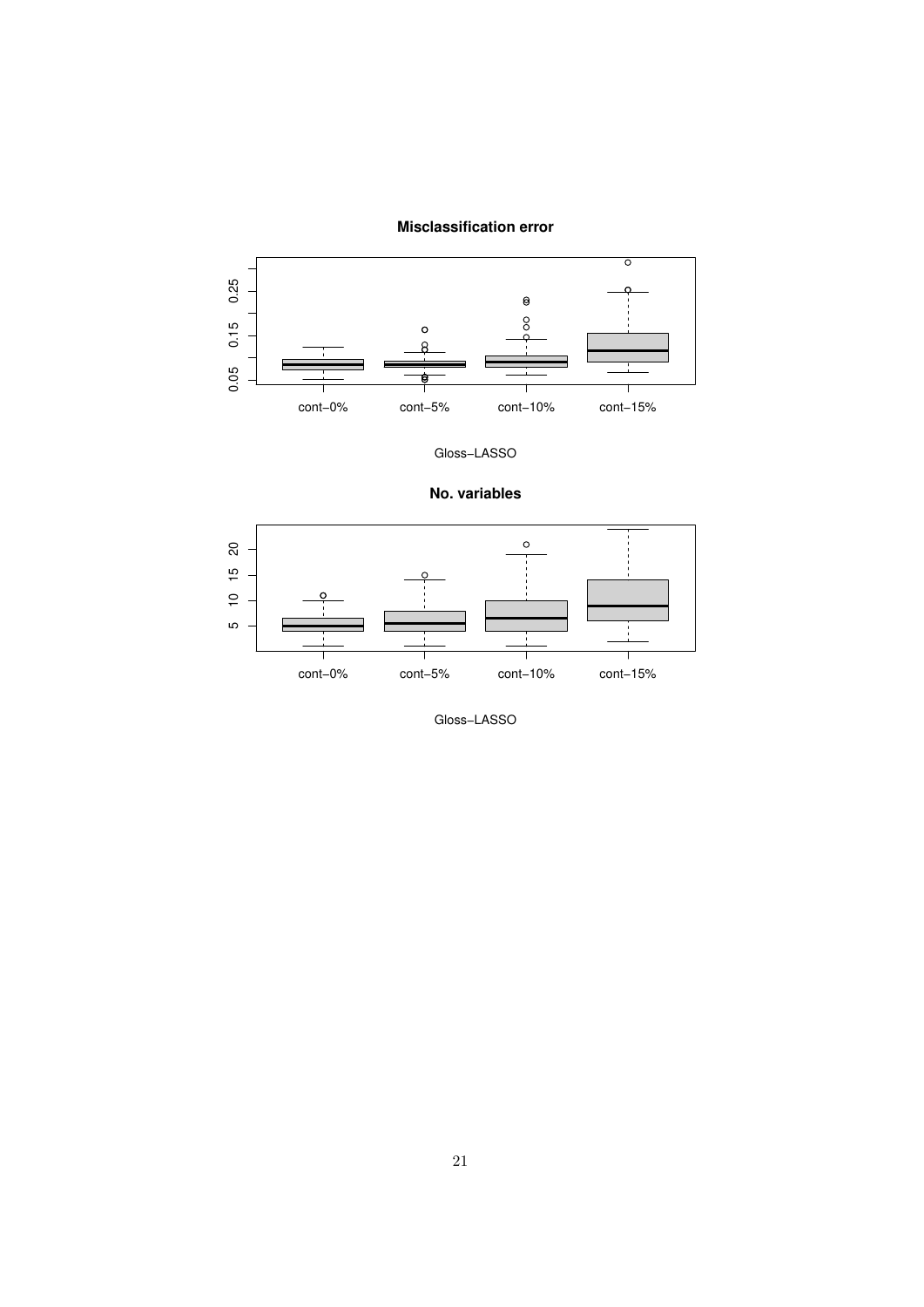

Gloss−SCAD





Gloss−SCAD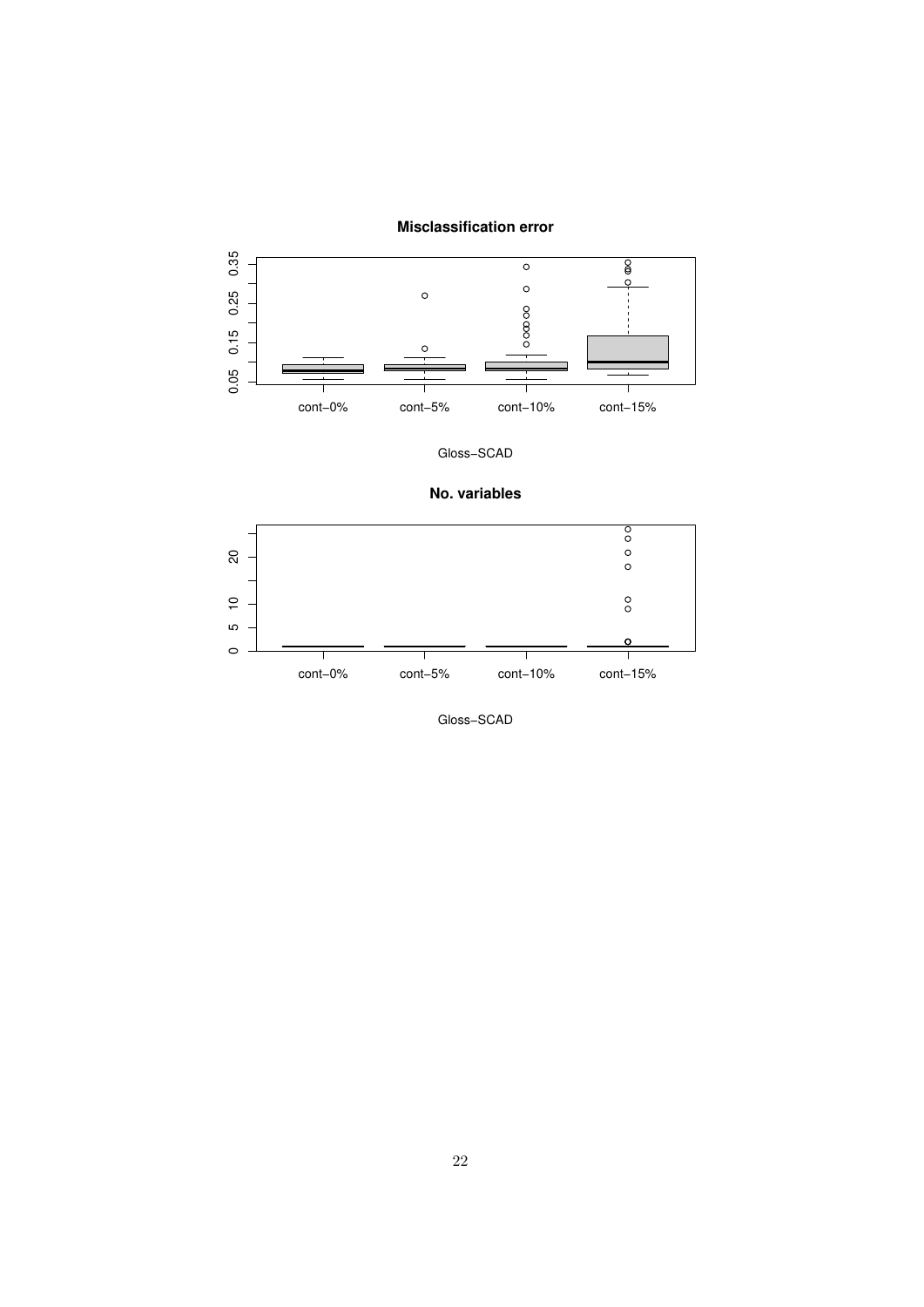

Gloss−MCP





Gloss−MCP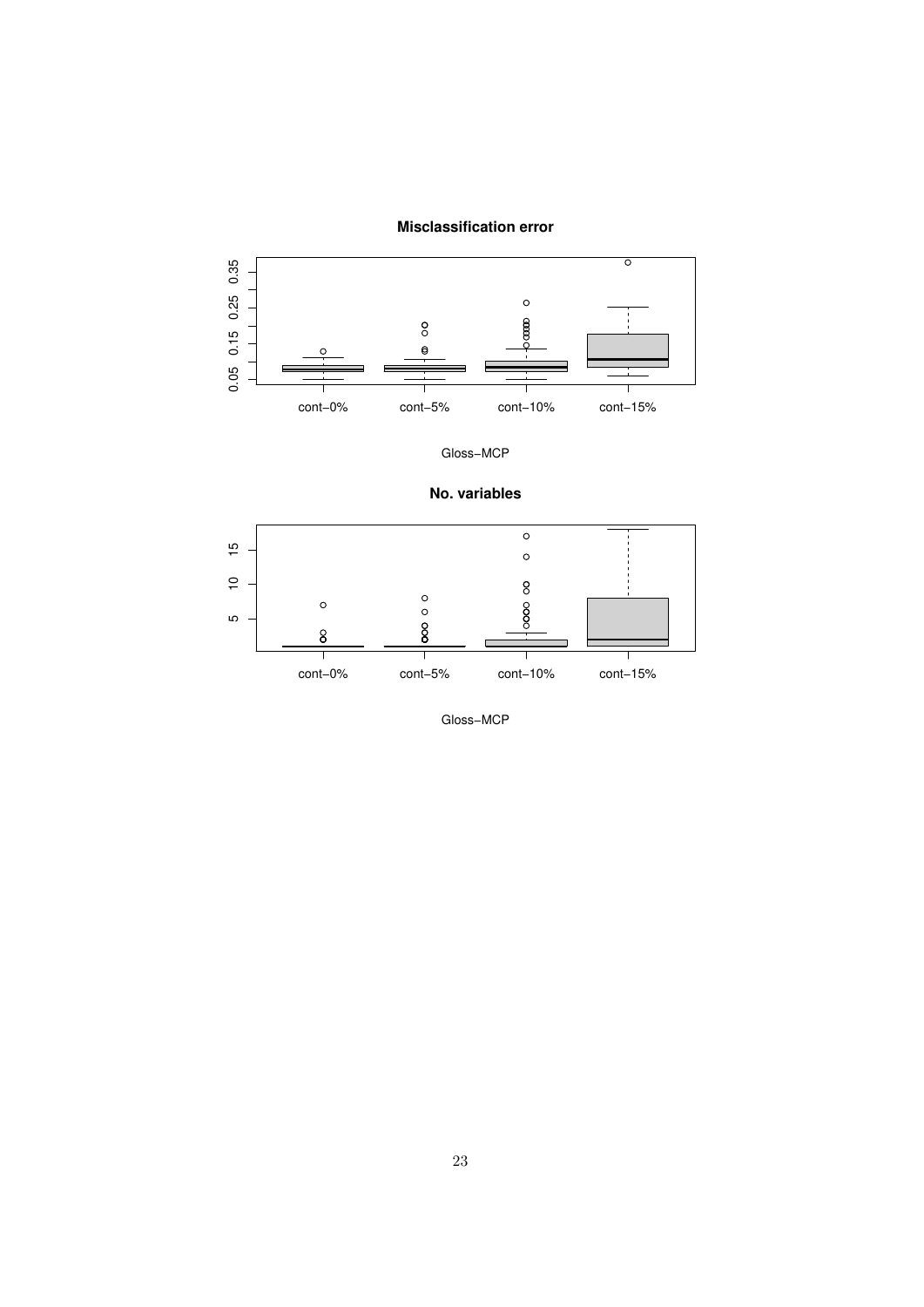

Qloss−LASSO





Qloss−LASSO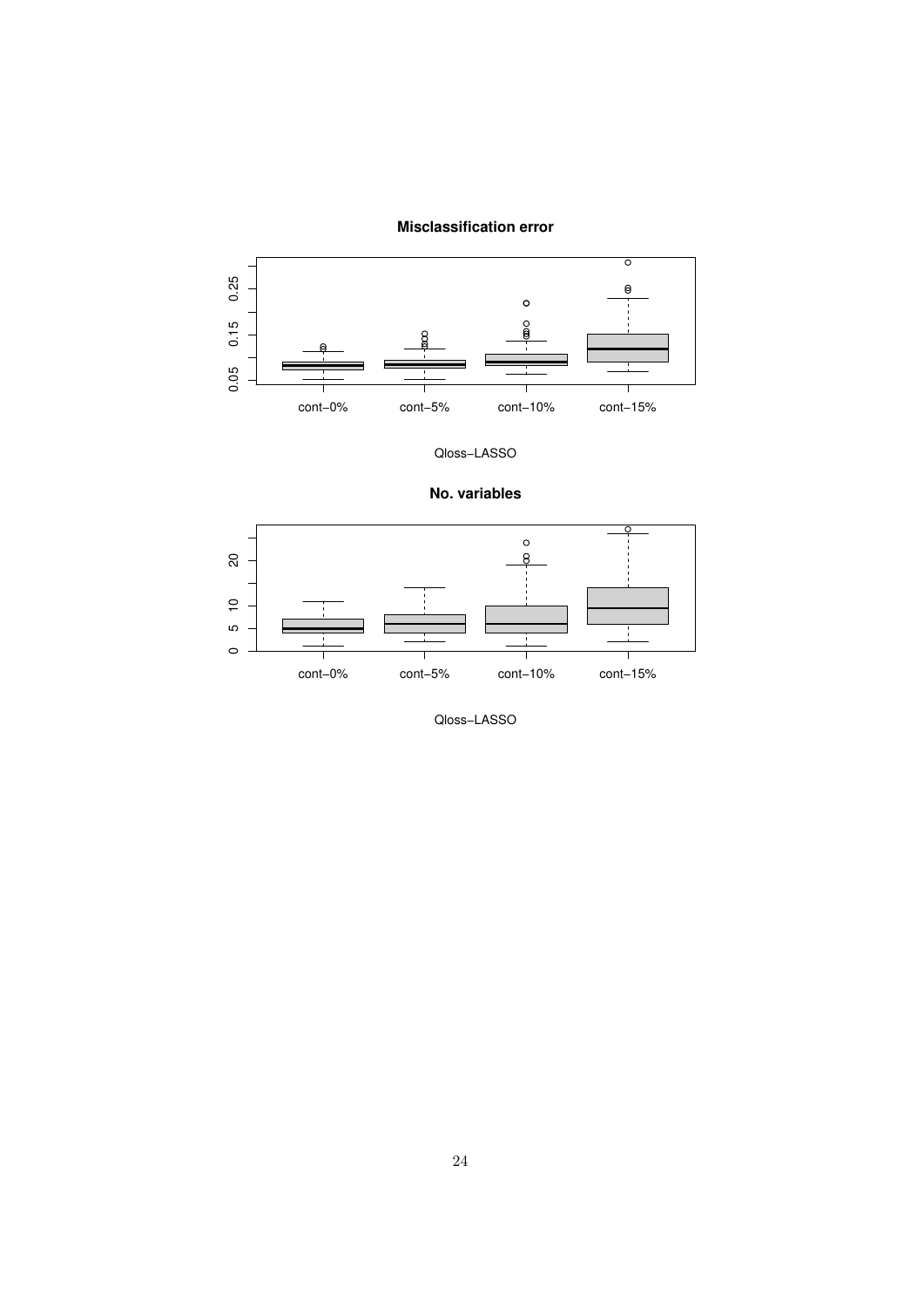

Qloss−SCAD





Qloss−SCAD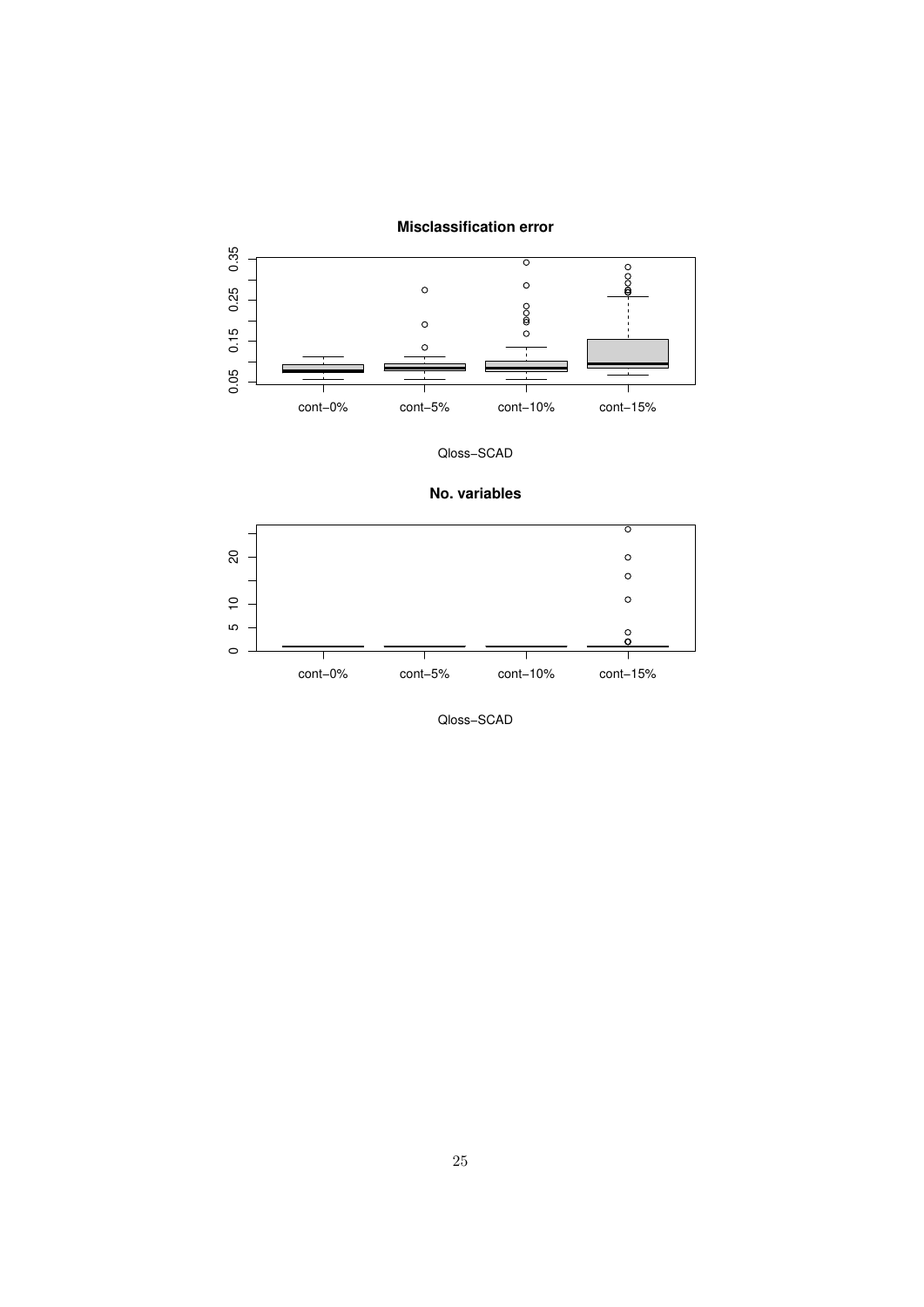

Qloss−MCP





Qloss−MCP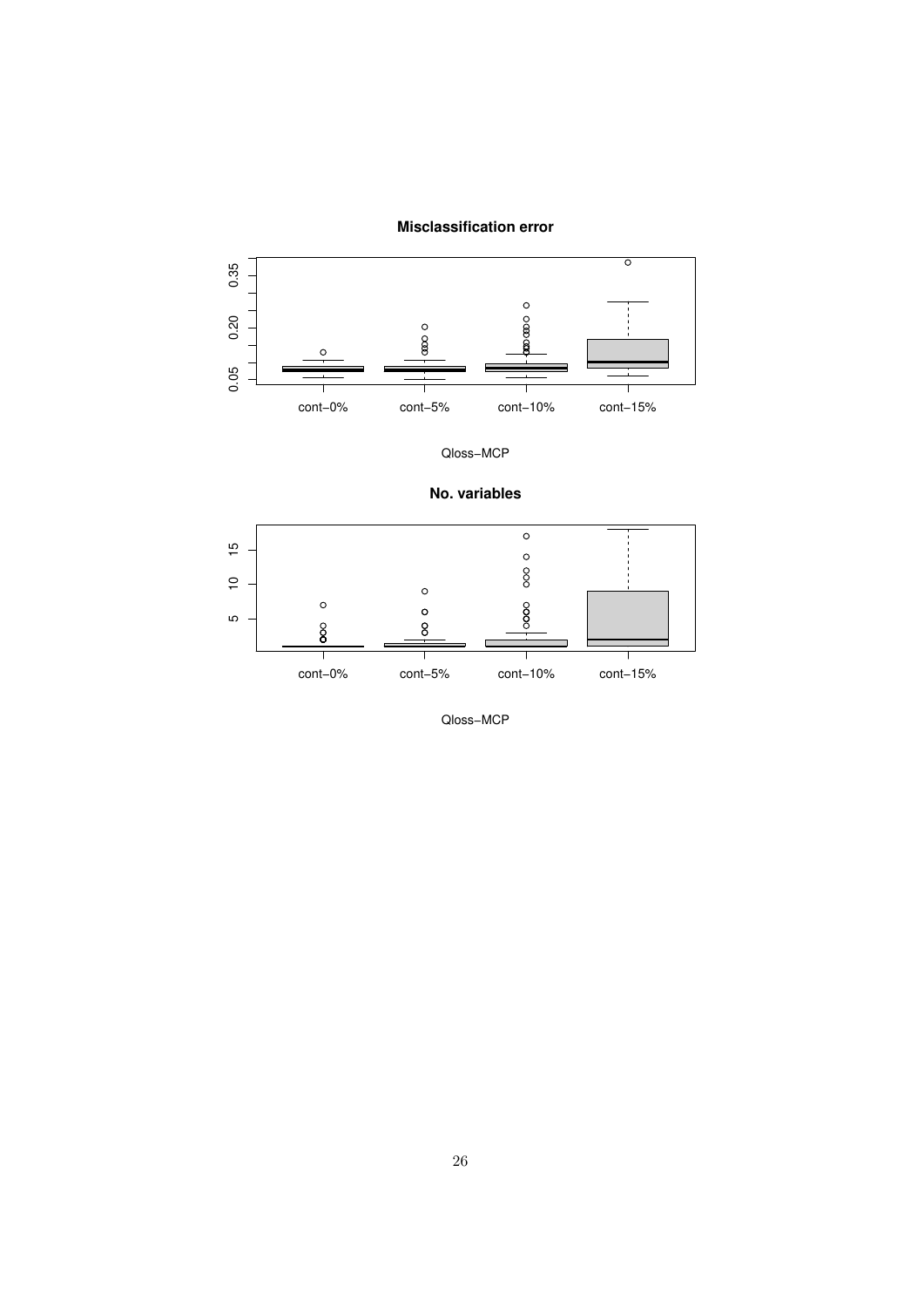







Logistic−LASSO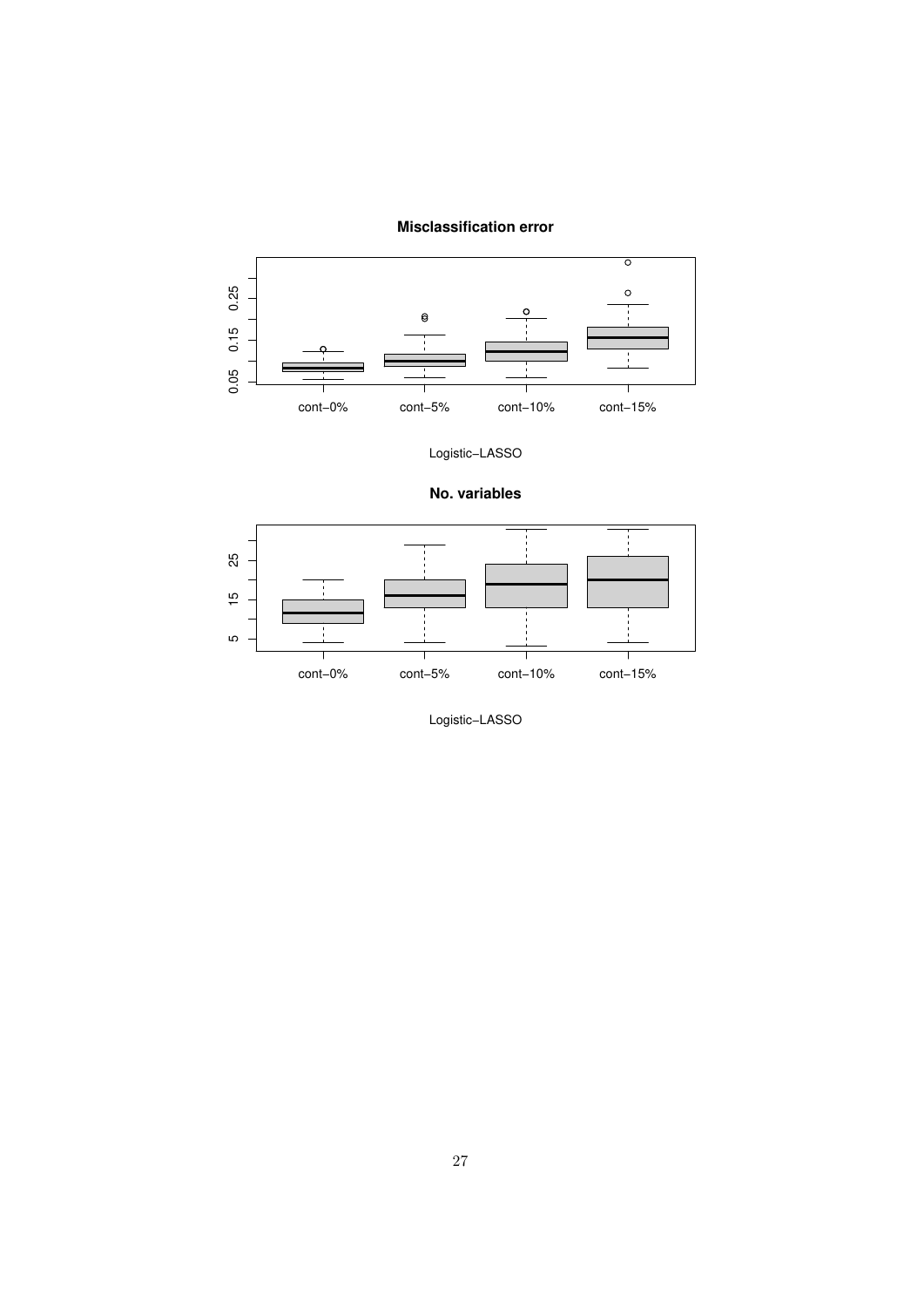

Logistic−SCAD





Logistic−SCAD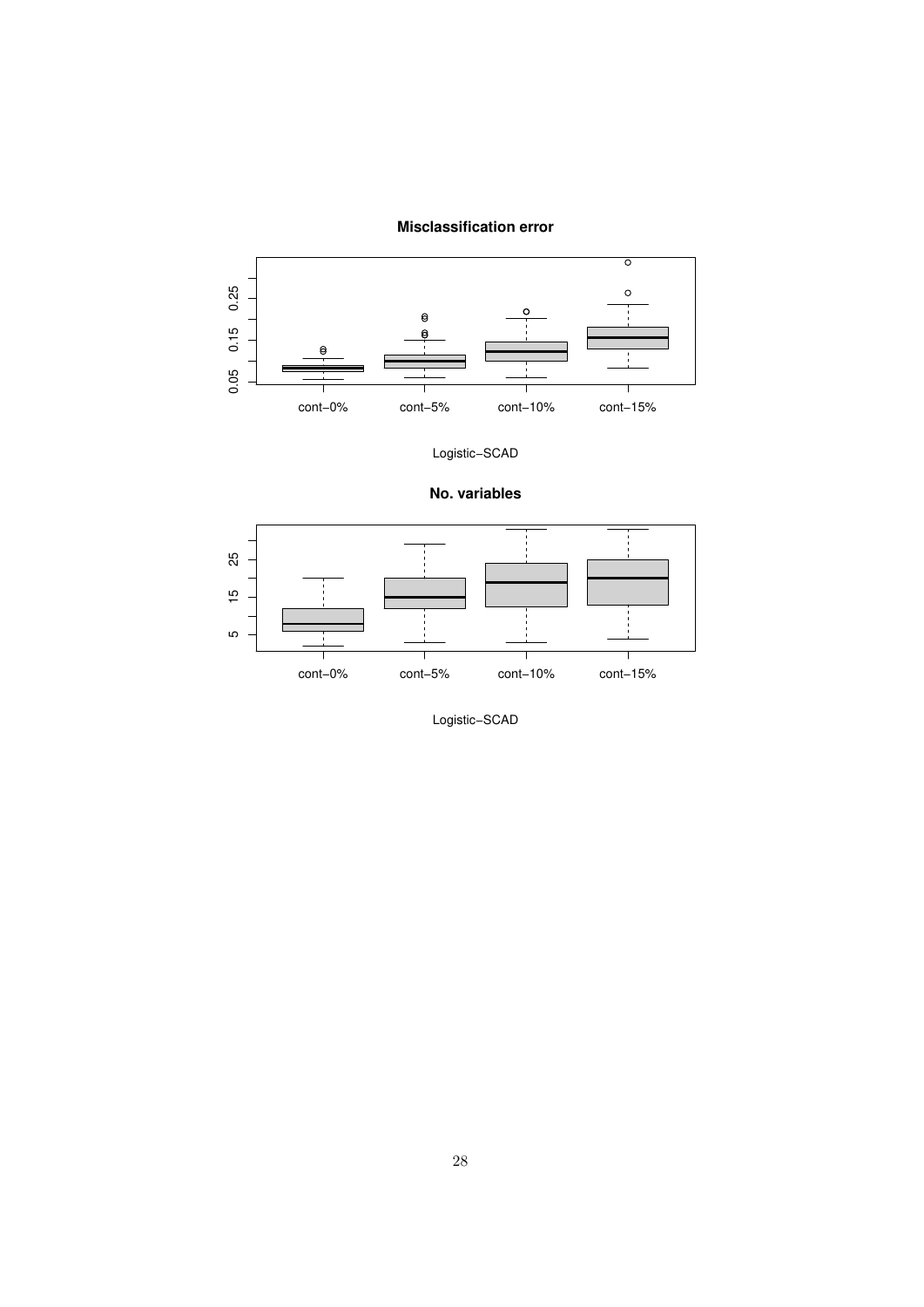







```
Logistic−MCP
```

```
sessionInfo()
## R version 4.0.3 (2020-10-10)
## Platform: x86_64-pc-linux-gnu (64-bit)
## Running under: Ubuntu 18.04.5 LTS
##
## Matrix products: default
## BLAS: /usr/lib/x86_64-linux-gnu/blas/libblas.so.3.7.1
## LAPACK: /usr/lib/x86_64-linux-gnu/lapack/liblapack.so.3.7.1
##
## locale:
## [1] LC_CTYPE=en_US.UTF-8 LC_NUMERIC=C
## [3] LC_TIME=en_US.UTF-8 LC_COLLATE=en_US.UTF-8
## [5] LC_MONETARY=en_US.UTF-8 LC_MESSAGES=en_US.UTF-8
## [7] LC_PAPER=en_US.UTF-8 LC_NAME=C
## [9] LC_ADDRESS=C LC_TELEPHONE=C
## [11] LC_MEASUREMENT=en_US.UTF-8 LC_IDENTIFICATION=C
##
## attached base packages:
## [1] stats graphics grDevices utils datasets
## [6] methods base
```